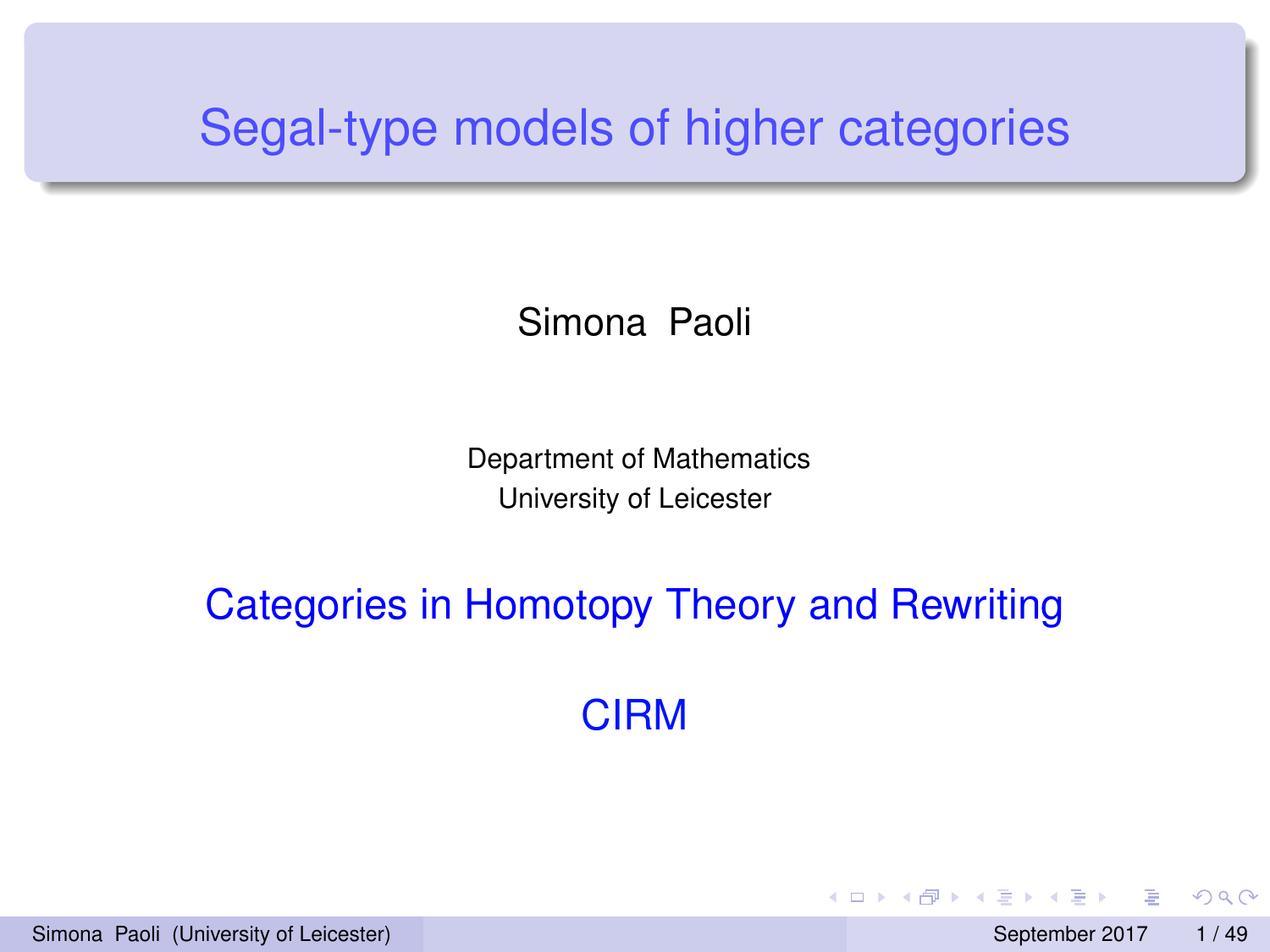# **Three prototype examples in dimension 2**

- a) *Objects*: categories *1-Morphisms*: functors *2-Morphisms*: natural transformations.
- b) *Objects*: points of a space *X 1-Morphisms*: paths in *X 2-Morphisms*: 2-tracks.
- c) Let  $\mathcal C$  be a category with pullbacks.

*Objects*: objects of C *Vertical* 1*-morphisms*: morphisms of C *Horizontal* 1*-morphisms*: spans  $A \leftarrow J \rightarrow B$  in C *Squares*: commuting diagrams of spans in C.

 $\Omega$ 

 $A \cap \overline{B} \rightarrow A \Rightarrow A \Rightarrow A \Rightarrow B$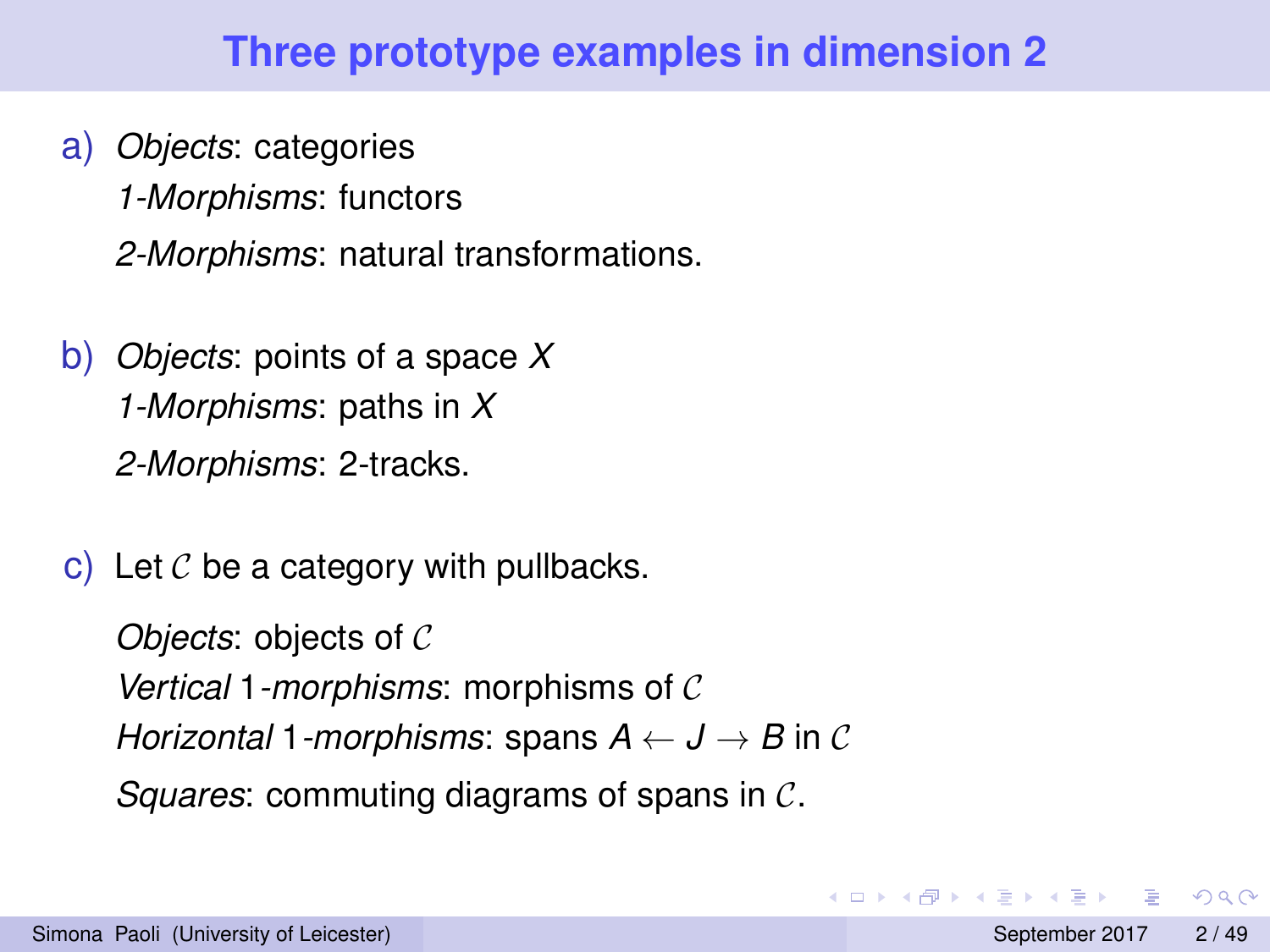# **Pictorial representations**

<span id="page-2-0"></span>

- Cells in dimensions 1 compose in the directions of the arrows.
- Cells in dimensions 2 compose vertically and horizontally.
- There are identity cells in dimensions 1 and 2.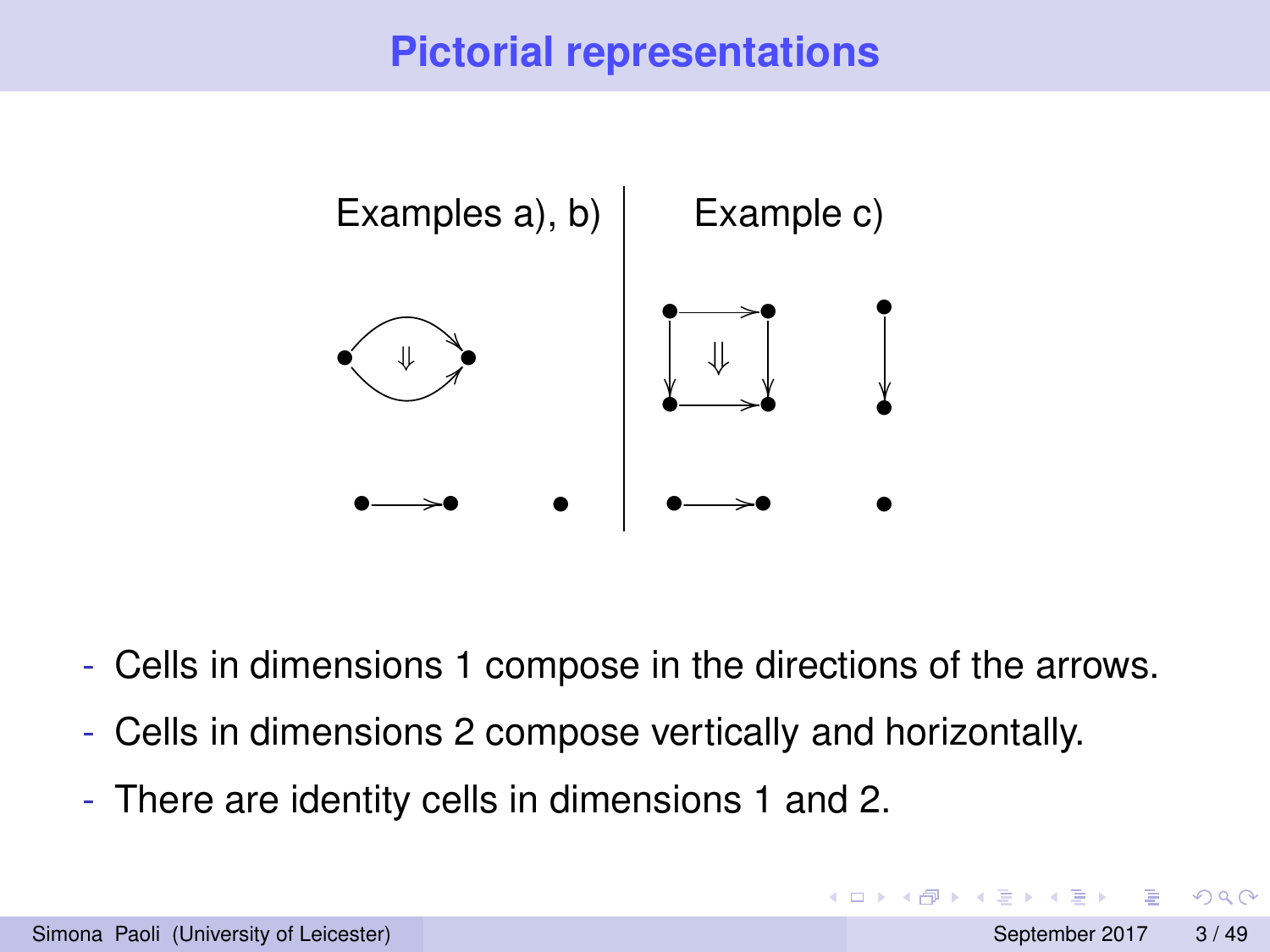# **Three motivating examples, cont.**

Main difference between examples a) and b):

- a) All compositions are associative and unital. This is a strict 2-category.
- b) Composition of paths is associative and unital only up to homotopy; given paths



The structure we obtain is a weak 2-cate[go](#page-2-0)r[y.](#page-4-0)

 $QQ$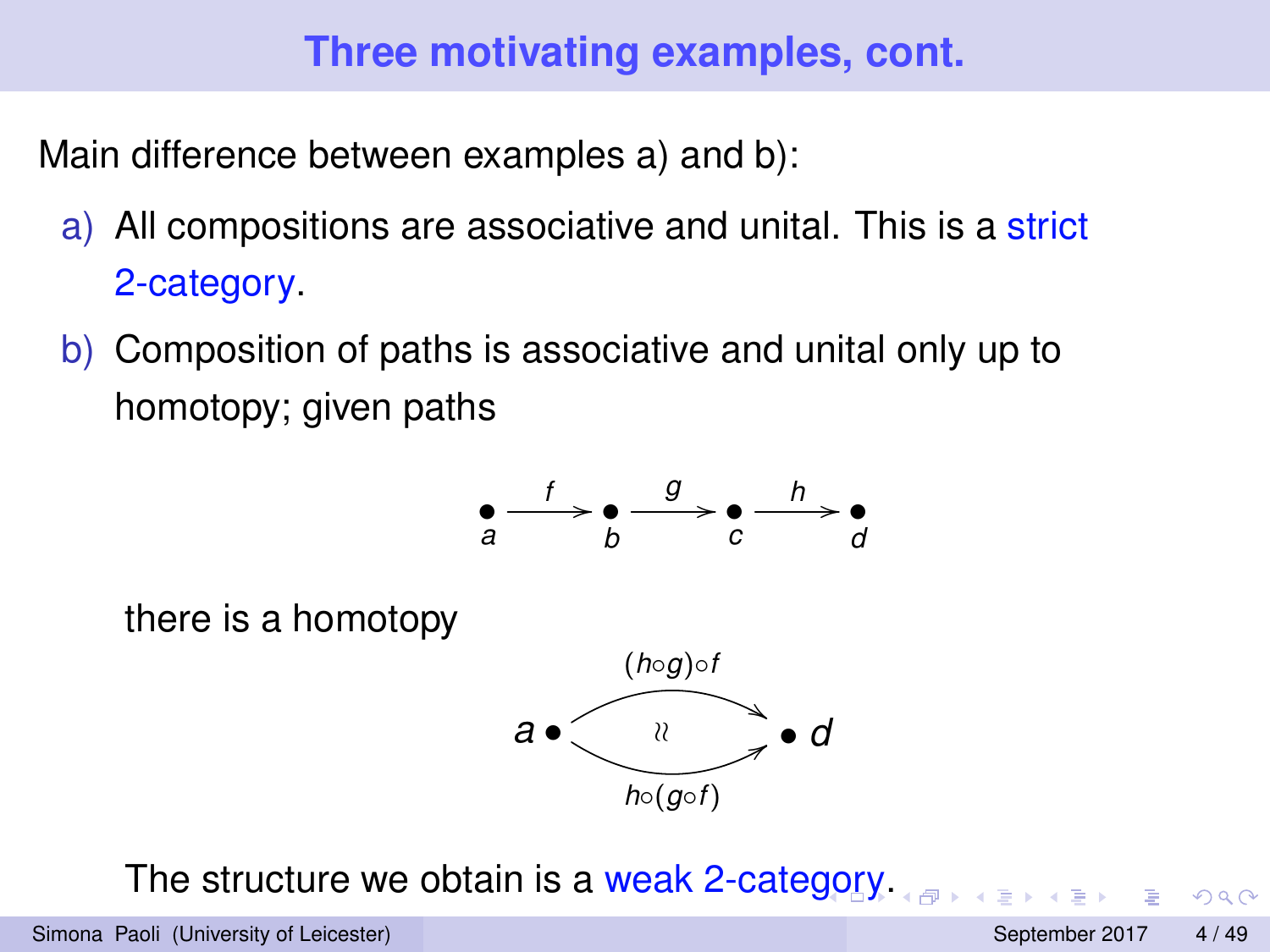# **Three motivating examples, cont.**

- <span id="page-4-0"></span>Main difference between examples a), b) versus c)
	- In examples a), b) the 0-cells forms a set. These are examples of globular structures.
	- In examples c) there is an extra dimension. This is an example of a cubical structure.
- All three examples are truncated higher structures.
- There are higher structures with infinitely many higher cells, called infinity structures.

 $\Omega$ 

 $(0,1)$   $(0,1)$   $(0,1)$   $(1,1)$   $(1,1)$   $(1,1)$   $(1,1)$   $(1,1)$   $(1,1)$   $(1,1)$   $(1,1)$   $(1,1)$   $(1,1)$   $(1,1)$   $(1,1)$   $(1,1)$   $(1,1)$   $(1,1)$   $(1,1)$   $(1,1)$   $(1,1)$   $(1,1)$   $(1,1)$   $(1,1)$   $(1,1)$   $(1,1)$   $(1,1)$   $(1,1$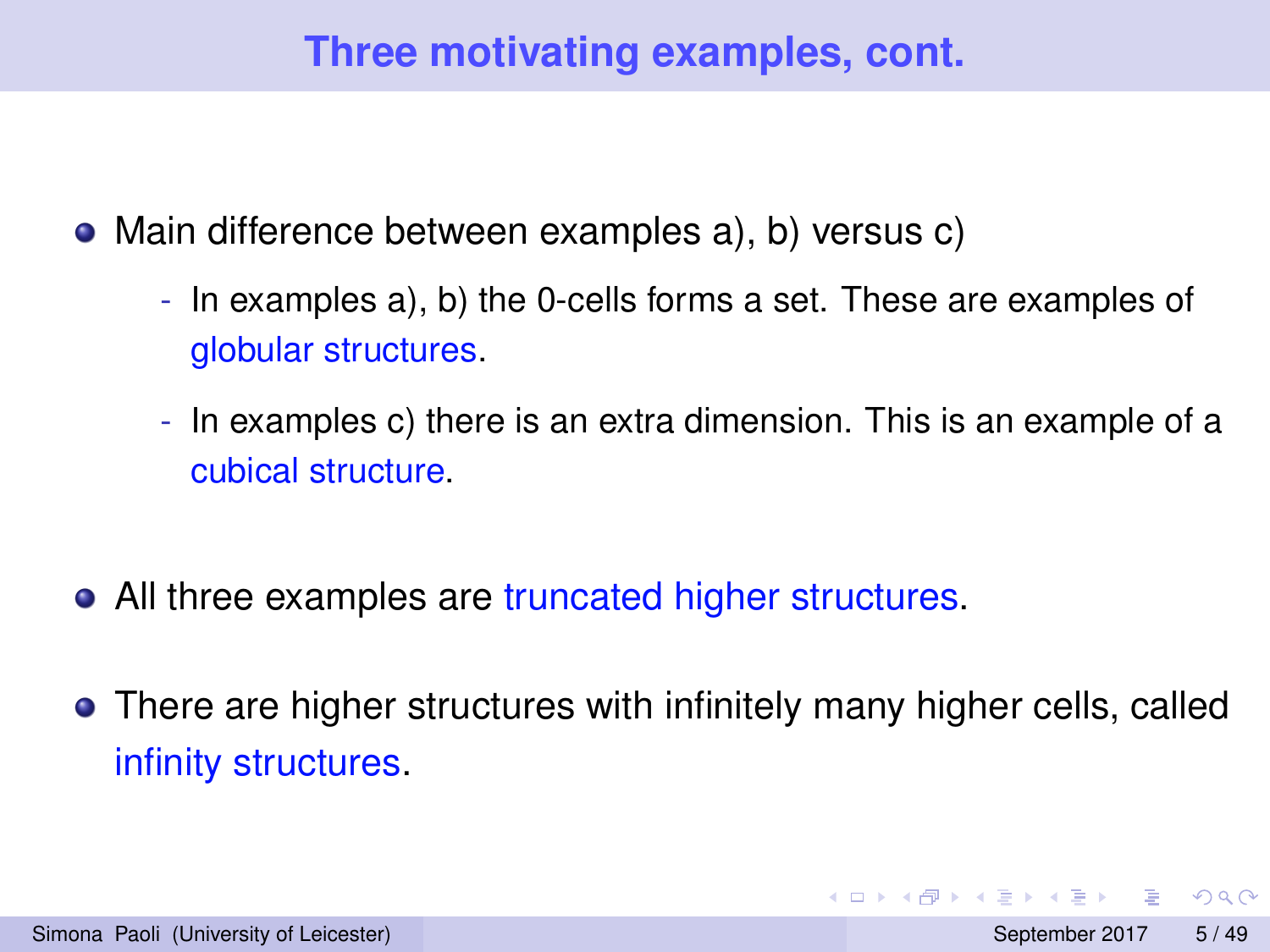# **Types of higher structures**

#### a) *n*-Truncated globular structures

| strict <i>n</i> -categories |  | weak $n$ -categories |
|-----------------------------|--|----------------------|
|                             |  | (several models)     |

#### b) *n*-Truncated cubical structures

Cat*<sup>n</sup>* (*n*-Fold categories); weak versions

#### c) Infinity structures

strict *ω*-categories ⊂

```
weak \omega-categories
(complicial sets)
            ∪
(∞, n)-categories
(several models)
```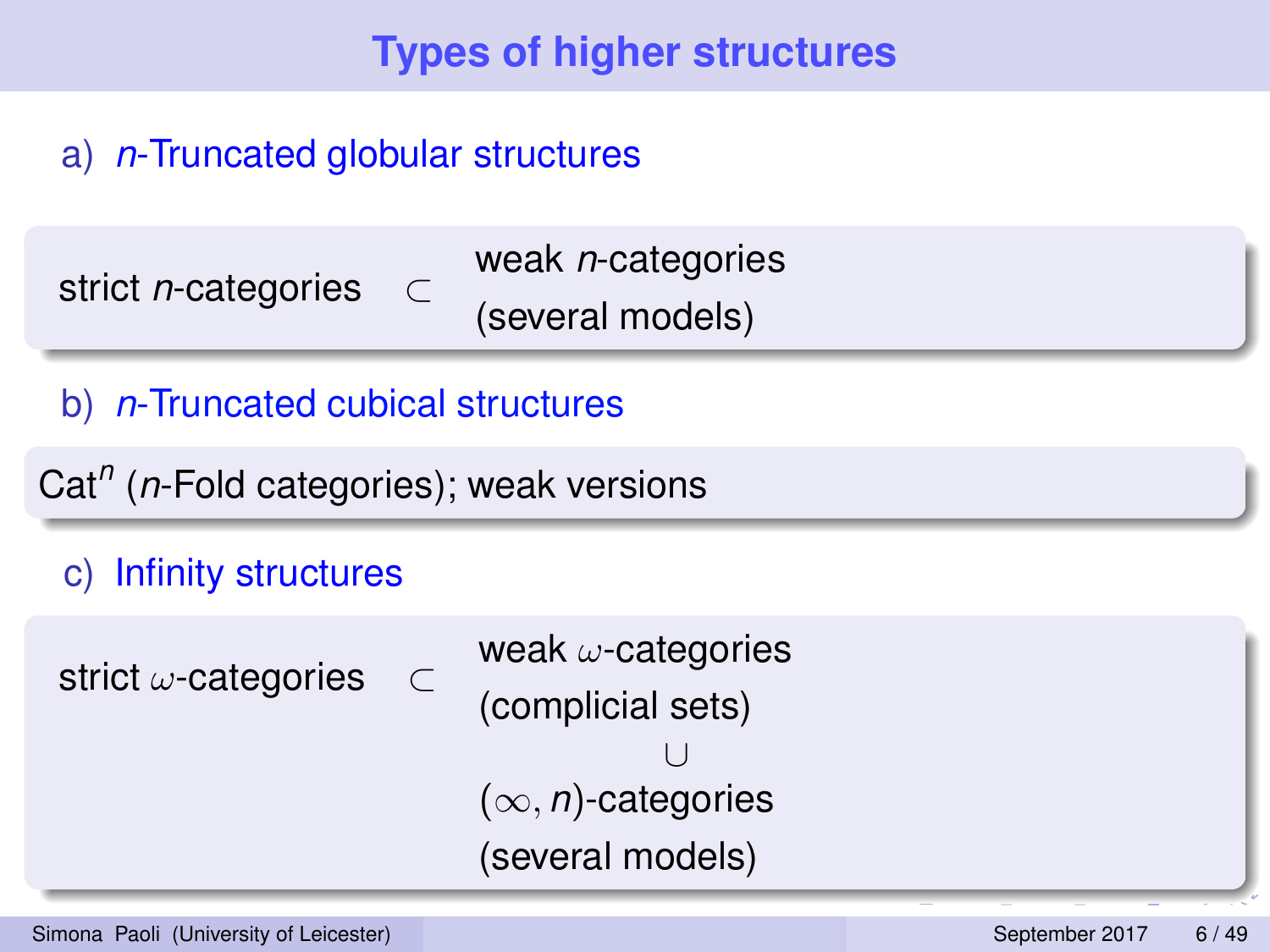Idea of strict *n*-category: in a strict *n*-category there are cells in dimension 0, . . . , *n*, identity cells and compositions which are associative and unital. Each *k*-cell has source and target which are (*k* − 1)-cells, 1 ≤ *k* ≤ *n*.

Strict *n*-categories are defined by iterated enrichment:

$$
1-Cat = Cat, \qquad n-Cat = ((n-1)-Cat)-Cat
$$

When all cells have inverses, we obtain a strict *n*-groupoid

 $\Omega$ 

イロト イ押ト イヨト イヨ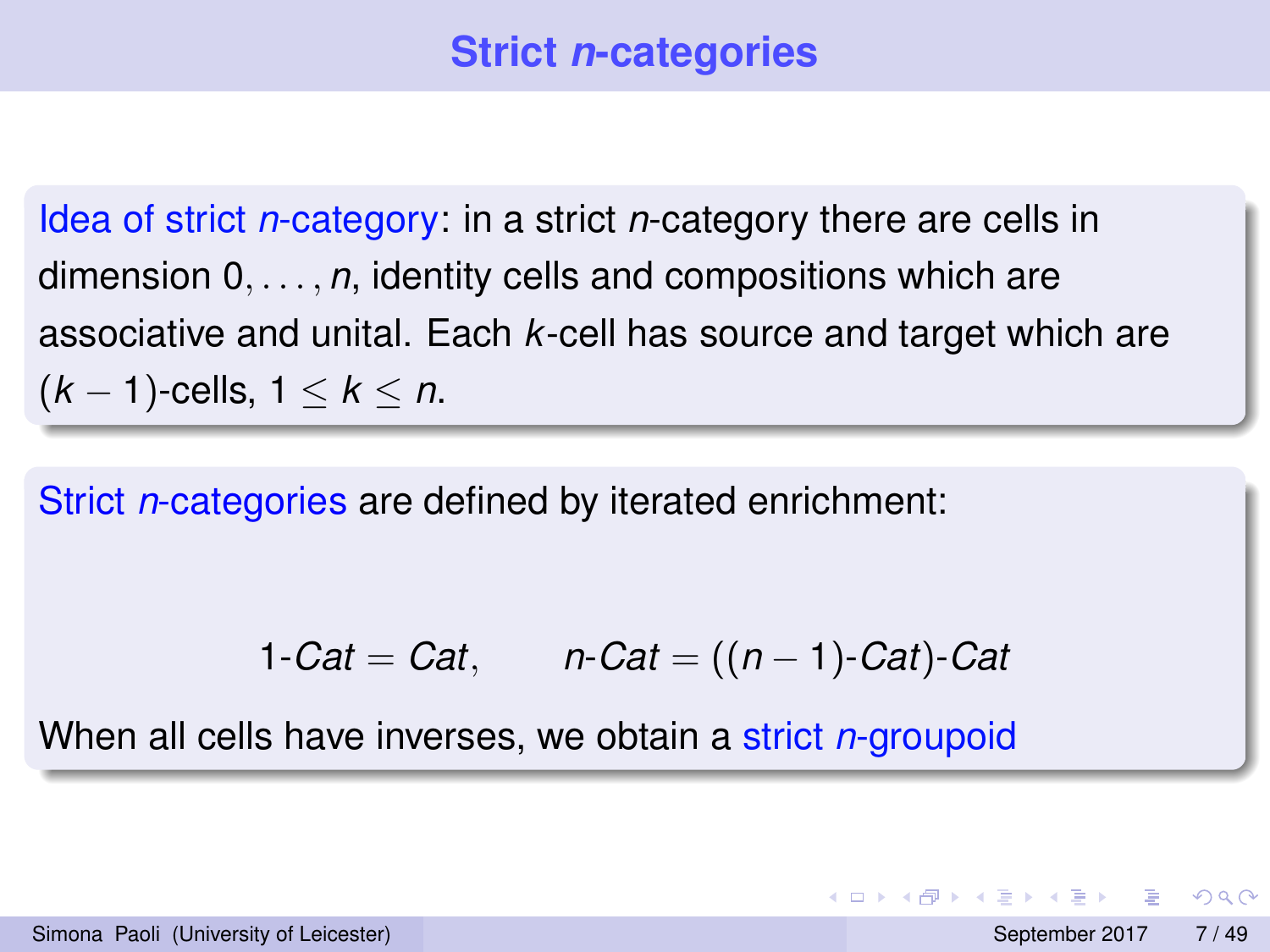- An *n*-type is a topological space whose homotopy groups vanish in dimension higher than *n*.
- **•** *n*-types are the building blocks of spaces via the Postnikov decomposition.
- **Fact: Groupoids are algebraic models of 1-types.**
- Are strict *n*-groupoids an algebraic model *n*-types ?

 $\Omega$ 

イロト イ押ト イヨト イヨ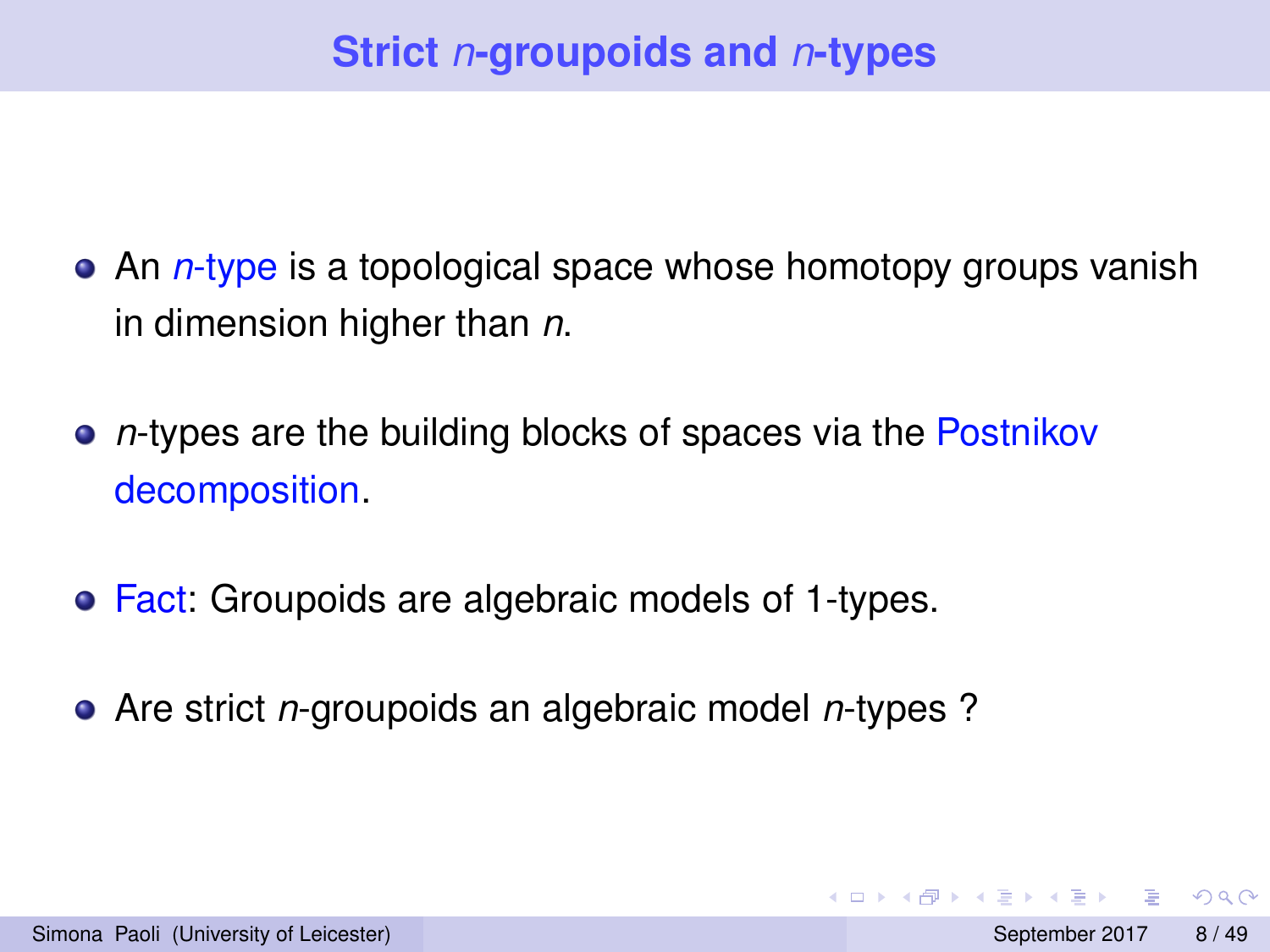Fact: Strict *n*-groupoids do not model *n*-types when *n* > 2.

This was one of the motivations for the development of weak *n*-categories: in the weak *n*-groupoid case it gives an algebraic model of *n*-types (homotopy hypothesis).

 $\Omega$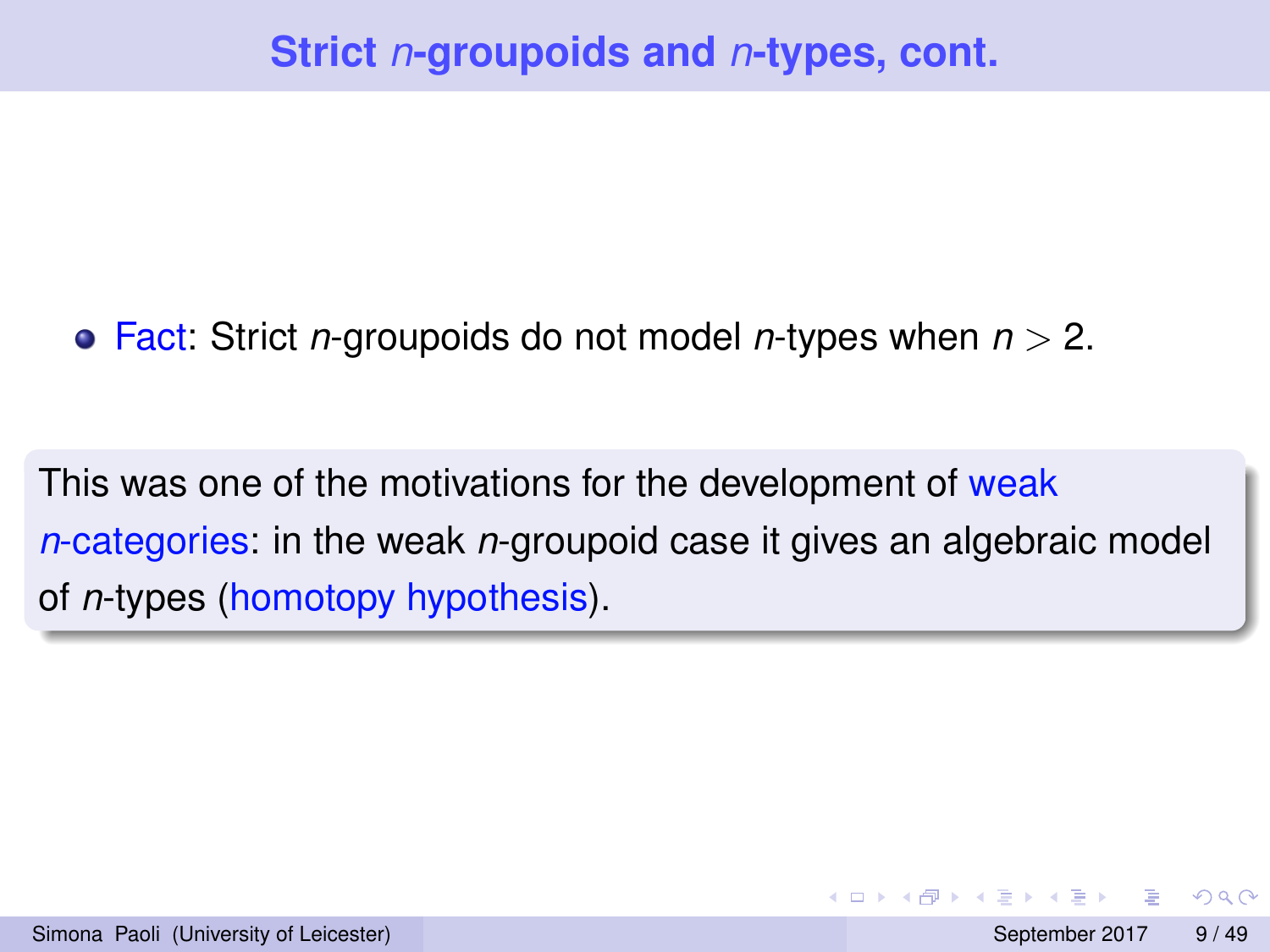Idea of weak *n*-category: in a weak *n*-category there are cells in dimension 0, . . . , *n*, identity cells and compositions which are associative and unital up to an invertible cell in the next dimension, in a coherent way.

- $\bullet$  In dimensions  $n = 2, 3$  it is possible to give an explicit definition of the axioms with the notions of bicategory and tricategory.
- For general *n* there are several different models of weak *n*-categories and weak *n*-groupoids.

 $\Omega$ 

 $4.33 \times 4.35$ 

 $\leftarrow$   $\leftarrow$   $\leftarrow$   $\leftarrow$   $\leftarrow$   $\leftarrow$   $\leftarrow$   $\leftarrow$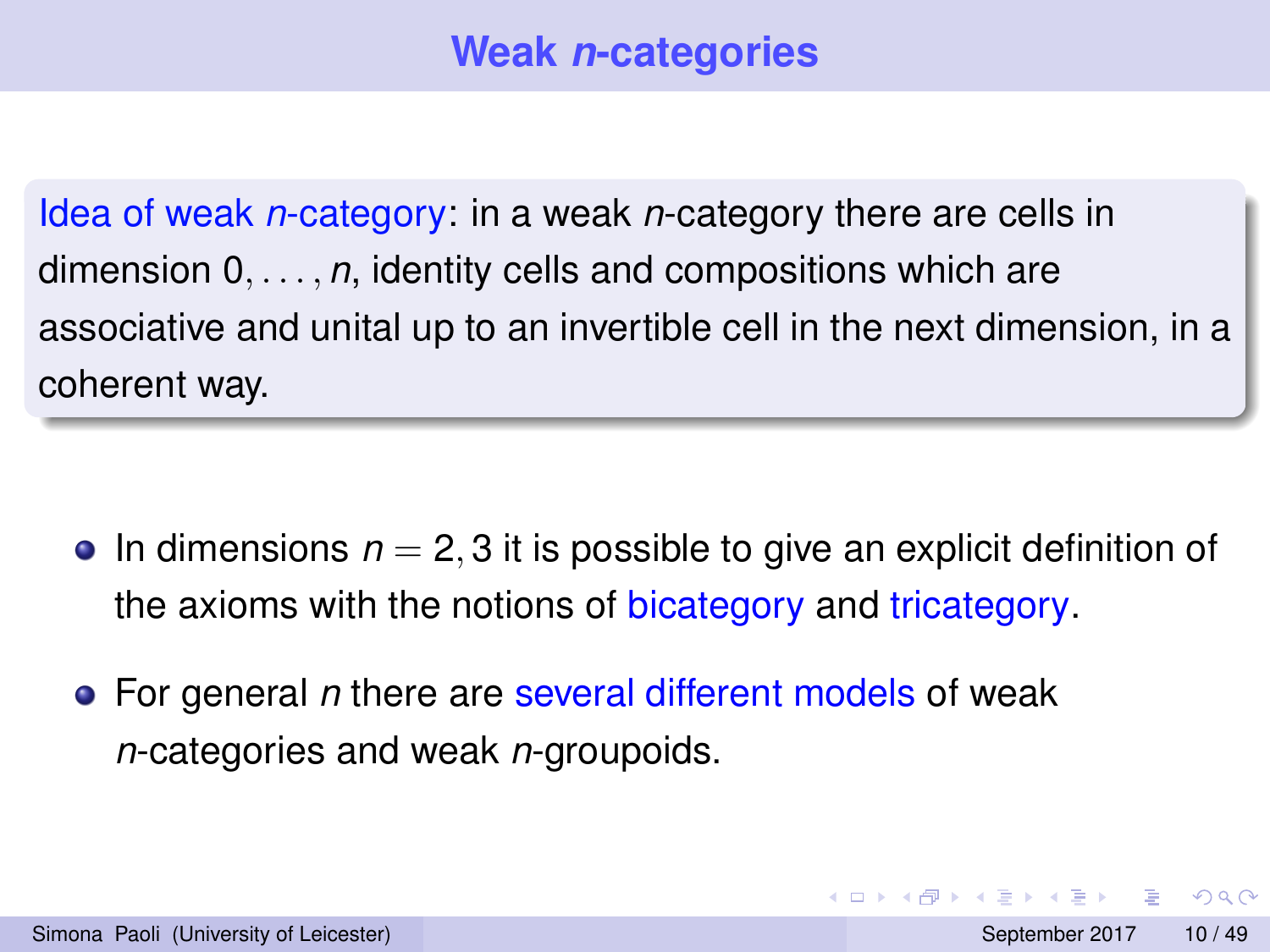#### **Definition**

An *internal category* in a category C with pullbacks consists of a diagram in C

$$
C_1 \times_{C_0} C_1 \xrightarrow{c} C_1 \xrightarrow{\frac{d_0}{d_1}} C_0
$$

where these maps satisfies the axiom of a category.

- $\bullet$  Denote by Cat C the category of internal categories and internal functors.
- An *internal groupoid* in C is an internal category with all morphisms invertible.

 $\Omega$ 

不重 的不重

4 **D + 4 P +**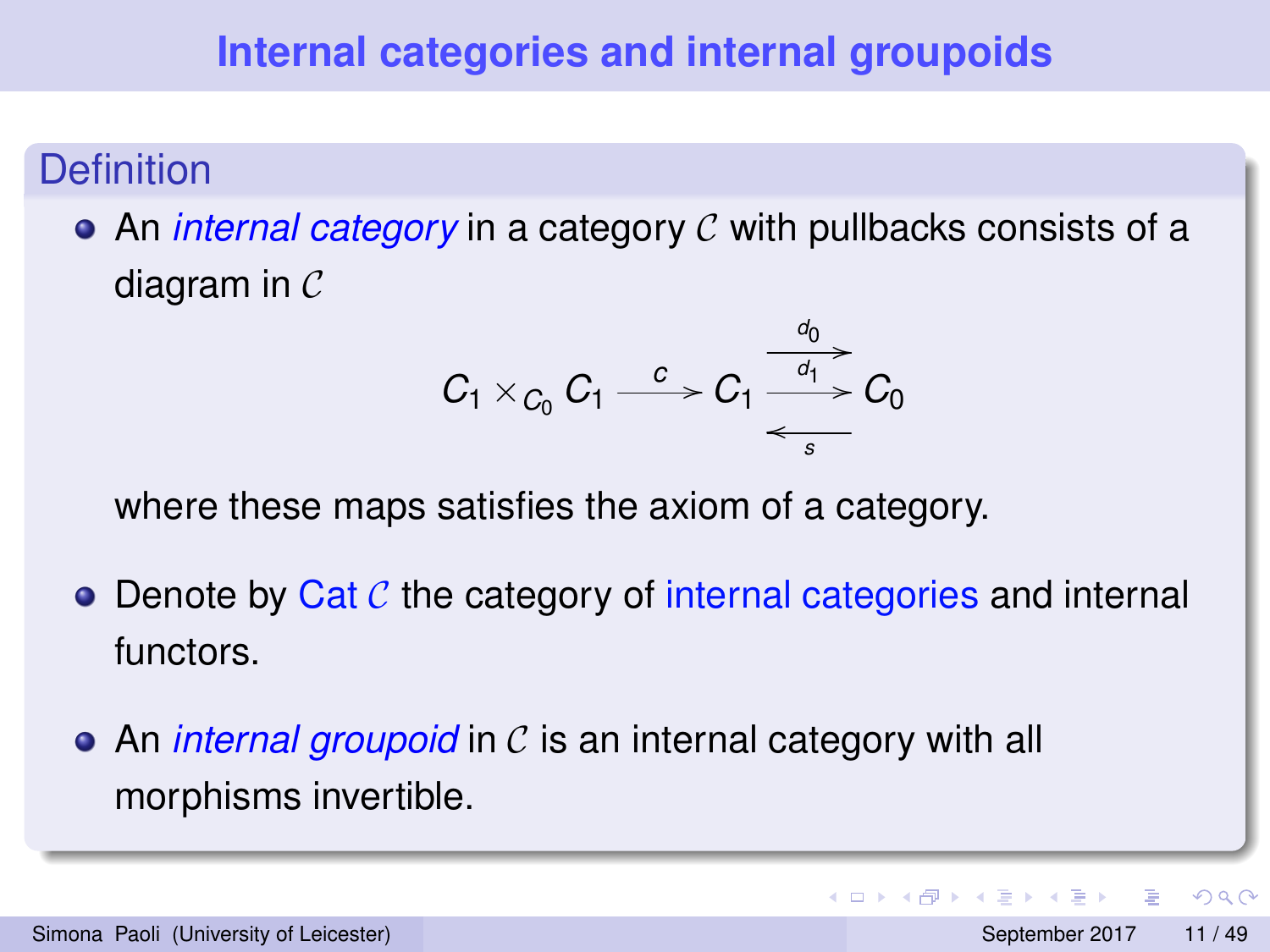# *n***-Fold categories.**

# <span id="page-11-0"></span>**Definition**

*n*-fold categories are defined inductively as

 $Cat<sup>1</sup> = Cat$ 

 $\mathsf{Cat}^n = \mathsf{Cat}(\mathsf{Cat}^{n-1})$ 

 $QQ$ 

 $(0.125 \times 10^{-14} \text{ m}) \times 10^{-14} \text{ m}$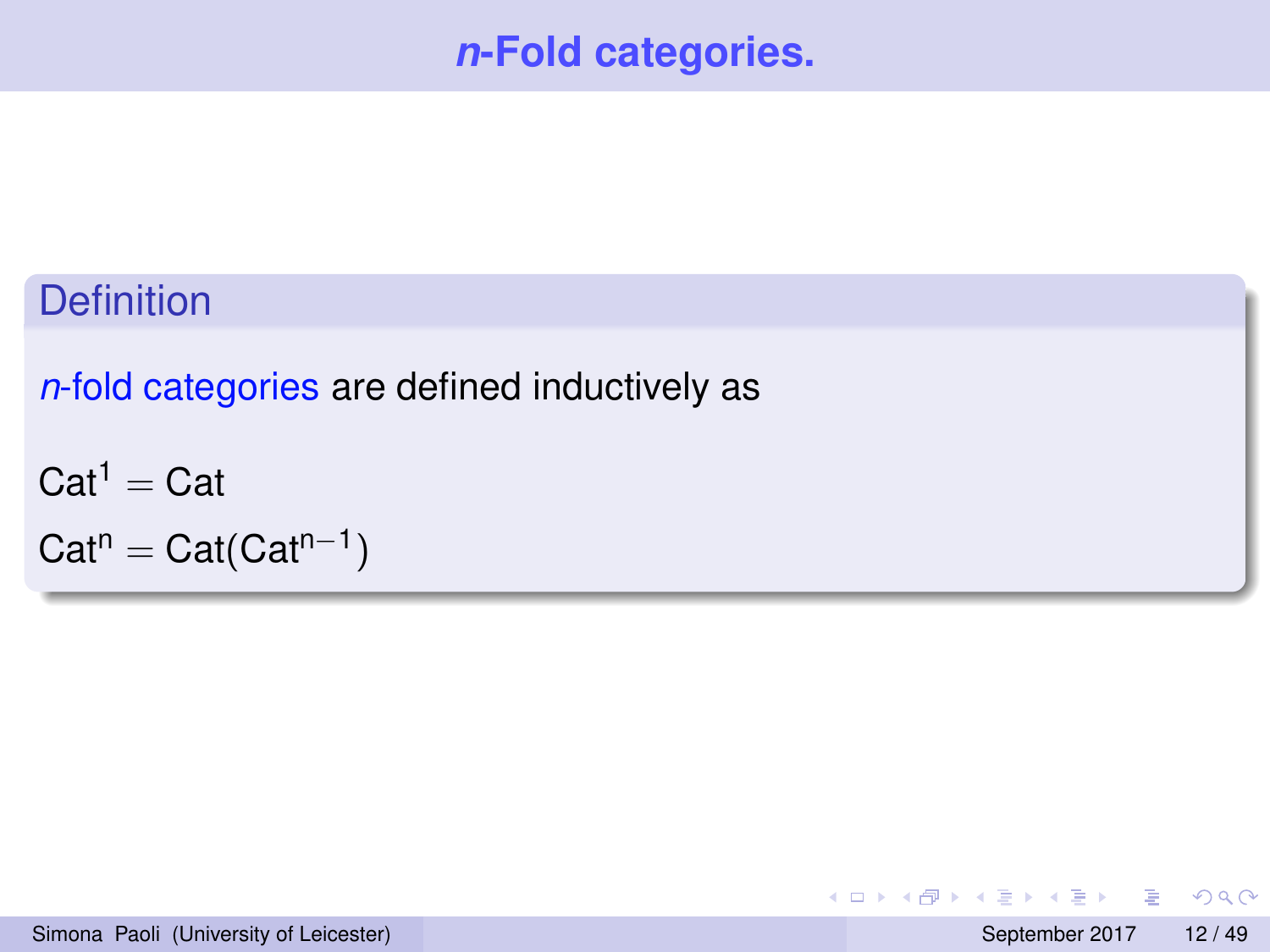# **Example: double categories**

<span id="page-12-0"></span>

All compositions are associative and unit[al;](#page-11-0) i[nt](#page-13-0)[e](#page-11-0)[rc](#page-12-0)[h](#page-13-0)[an](#page-0-0)[ge](#page-48-0) [l](#page-0-0)[aw](#page-48-0)[.](#page-0-0)

 $\Omega$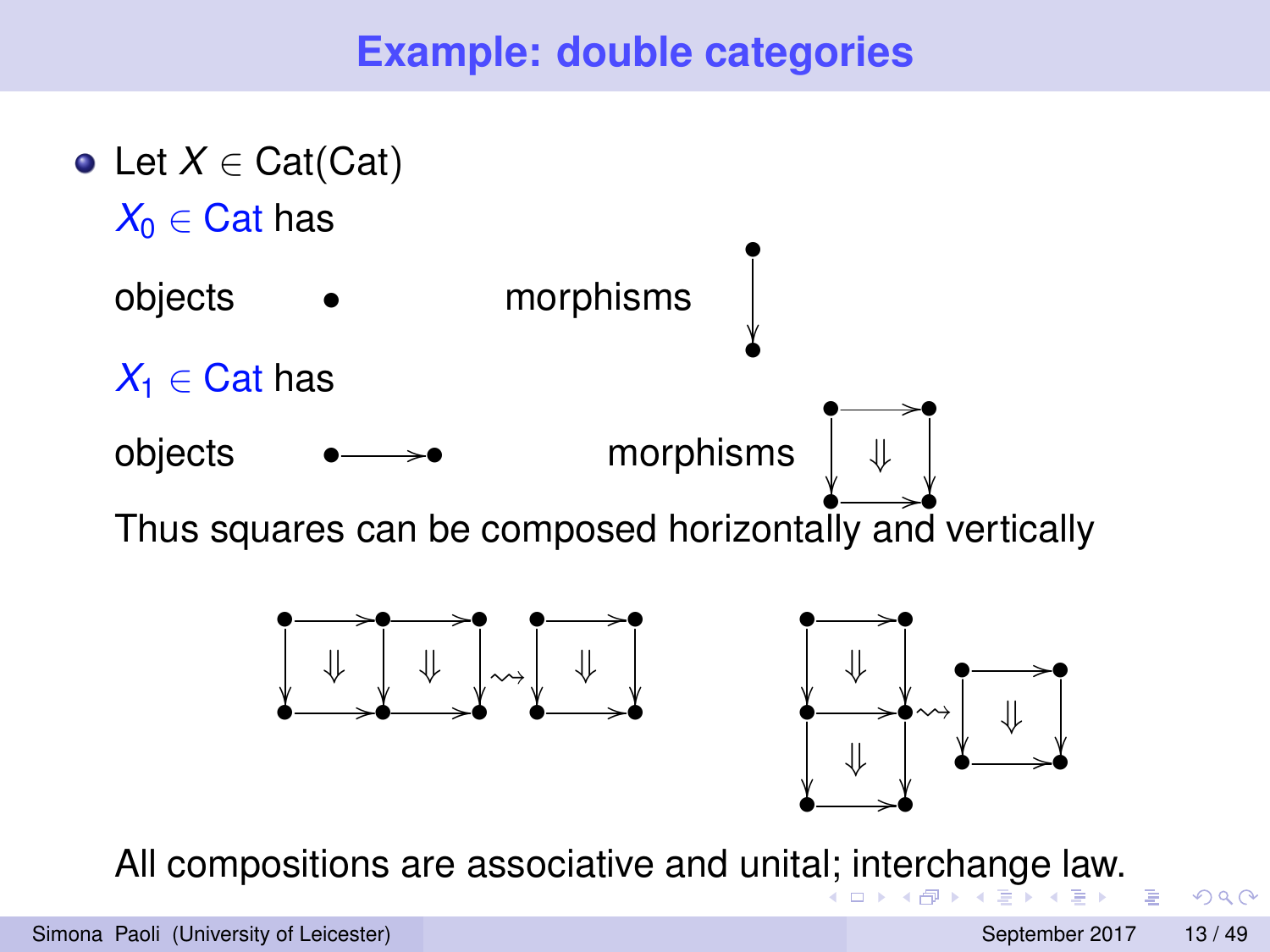# <span id="page-13-0"></span>**Strict 2-categories versus double categories**



Note: the picture on the right becomes the one on the left when all vertical morphisms are identities.

 $\Omega$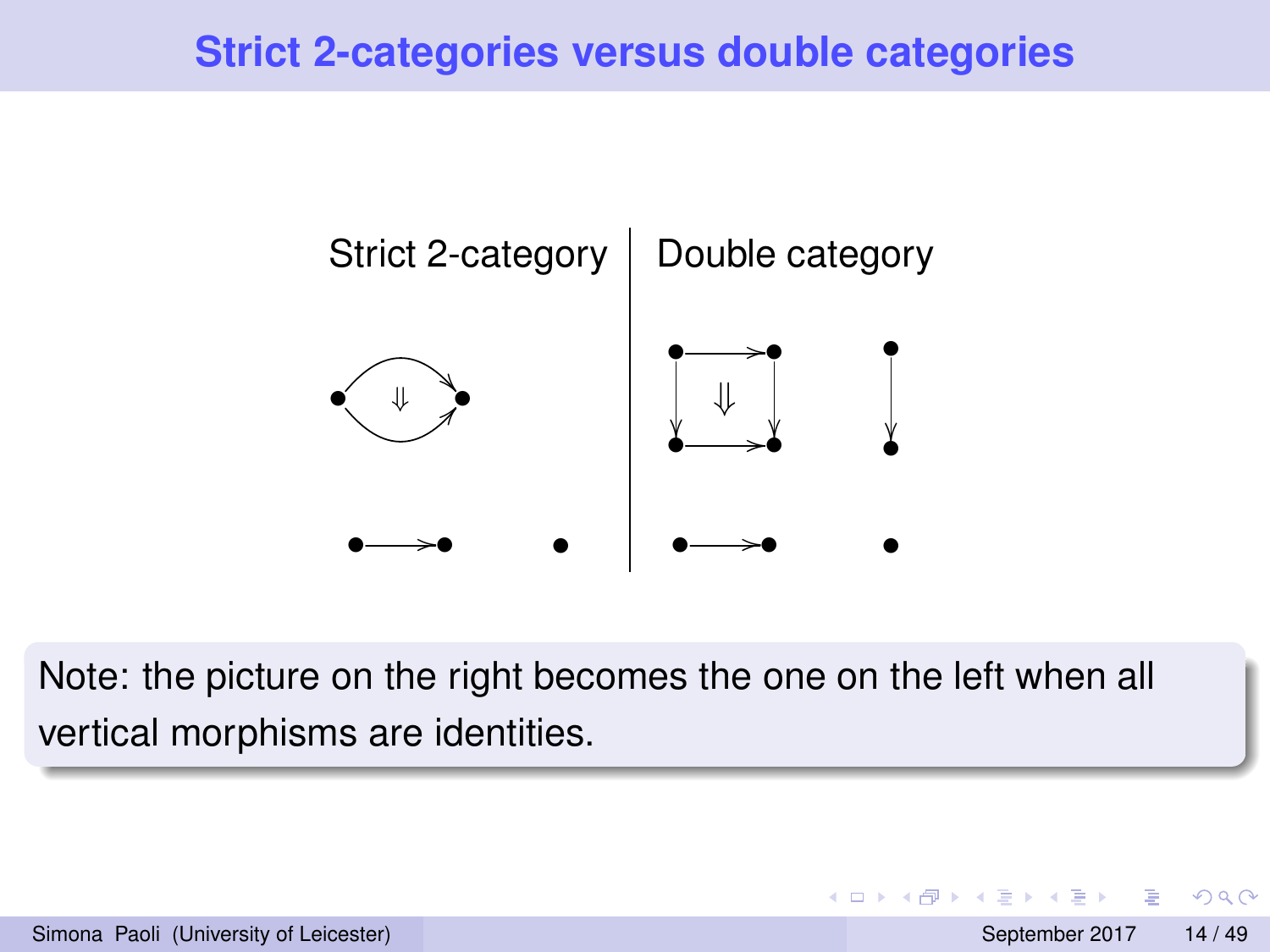There is an embedding

 $n$ -Cat  $\hookrightarrow$  Cat<sup>n</sup>.

A strict *n*-category *X* ∈ *n*-Cat is a *n*-fold category in which certain substructures are discrete (that is just sets).

- This discreteness condition is called the globularity condition.
- The sets underlying these discrete substructures are the sets of cells in the strict *n*-category.

 $\Omega$ 

 $4.33 \times 4.35$ 

 $1.73 \times 1.025$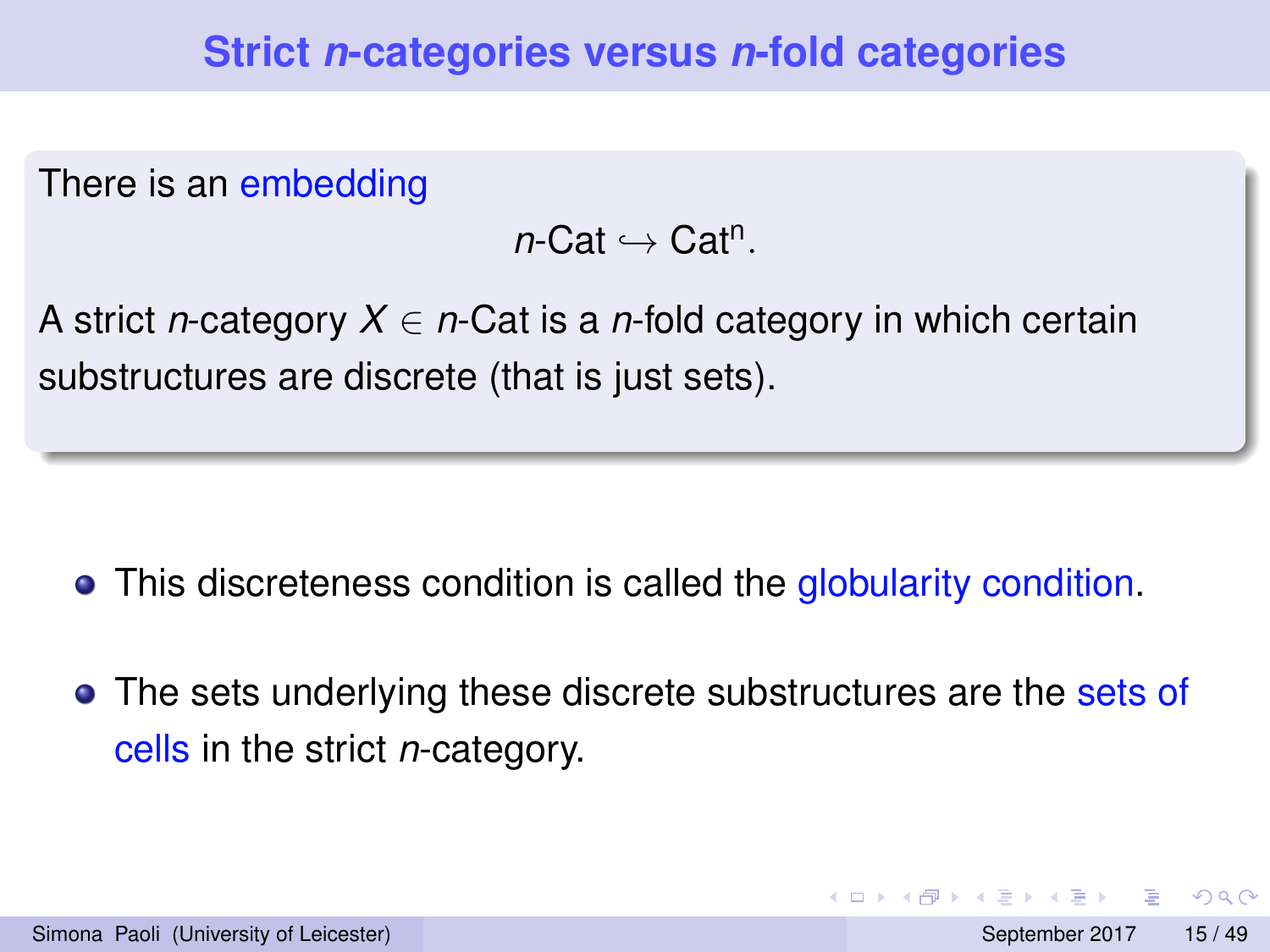The category *n*-Cat is too small to model weak *n*-category while Cat<sup>n</sup> is too large. Is there an intermediate category

 $n$ -Cat  $\hookrightarrow$  ?  $\hookrightarrow$  Cat<sup>n</sup>

which is a model of weak *n*-categories?

The answer is provided by the category Cat<sup>n</sup><sub>wg</sub> of weakly globular *n*-fold categories.

 $\Omega$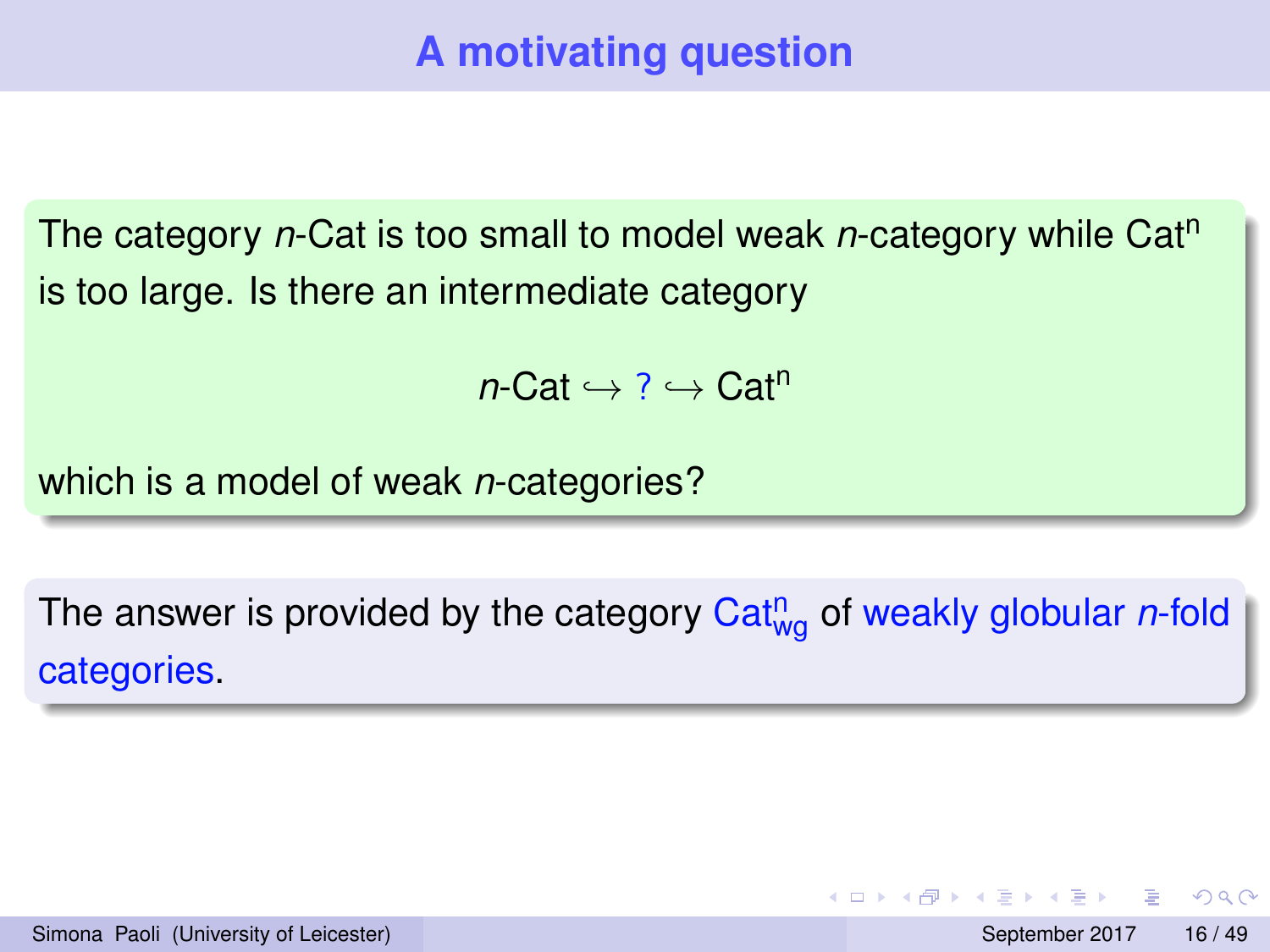# **Simplicial combinatorics.**

- Let  $\Delta$  be the simplicial category. Its objects are finite ordered sets  $[n] = \{0 < 1 < \cdots < n\}$  for integers  $n \geq 0$  and its morphisms are non decreasing monotone functions.
- The functor category  $[\Delta^{\mathcal{P}}, \mathcal{C}]$  is the category of simplicial objects and simplicial maps in C.

$$
X \in [\Delta^{\circ p}, C] \qquad \cdots X_3 \longrightarrow X_2 \longrightarrow X_1 \longrightarrow X_0
$$

Let  $\Delta^{n^{op}} = \Delta^{op} \times$  $\cdot \cdot \cdot \cdot \times \Delta^{op}.$ 

Multi-simplicial objects in  $\mathcal C$  are functors  $[\Delta^{n^{op}}, \mathcal C].$ 

KET KALLAS YER EL VOO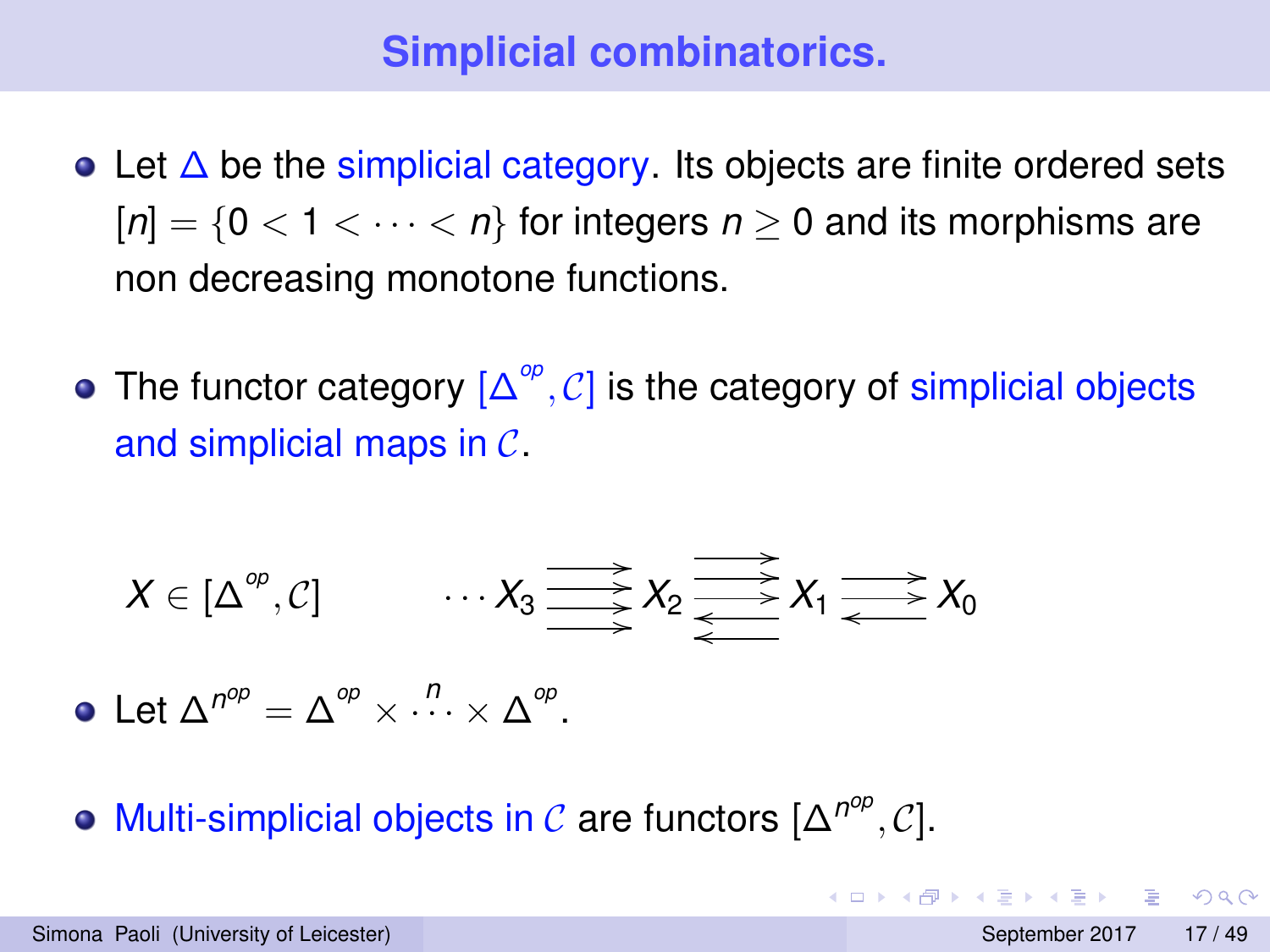#### **Example: Bisimplicial object**



重

 $299$ 

(ロトイ部)→(差)→(差)→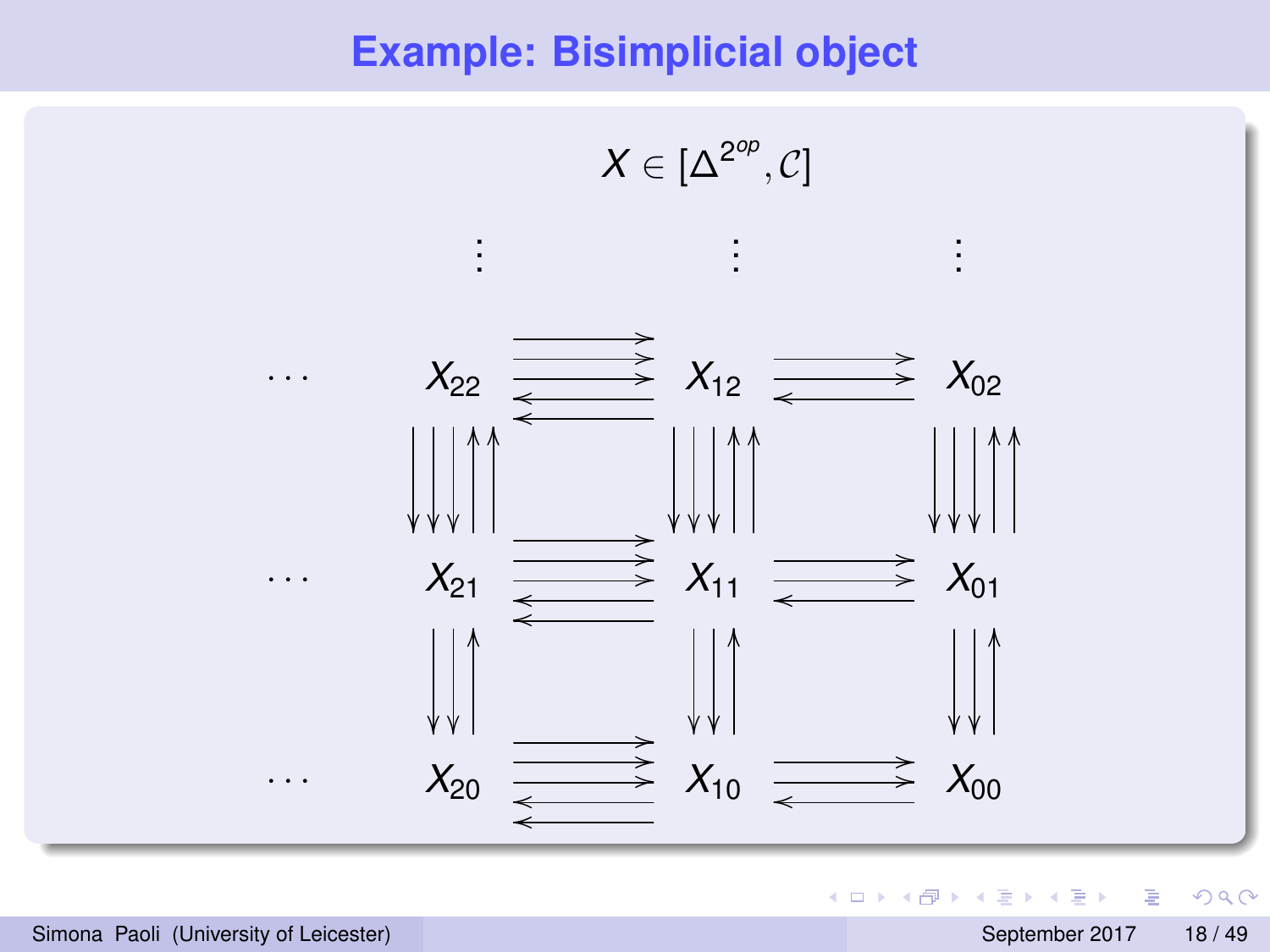• There is a fully faithful nerve functor

$$
N: Cat \mathcal{C} \rightarrow [\Delta^{\mathcal{O}_p}, \mathcal{C}]
$$

 $X \in \text{Cat } C$ 

$$
NX \cdots X_1 \times_{X_0} X_1 \times_{X_0} X_1 \xrightarrow{\longrightarrow} X_1 \times_{X_0} X_1 \xrightarrow{\longrightarrow} X_1 \xrightarrow{\longrightarrow} X_0
$$

By iterating the nerve construction, we obtain fully faithful multinerve functors

$$
\mathsf{N}_{(n)}: \mathsf{Cat}^{n} \to [\Delta^{n^{op}}, \mathsf{Set}], \quad \mathsf{J}_{n}: \mathsf{Cat}^{n} \to [\Delta^{n-1^{op}}, \mathsf{Cat}]
$$

and in

 $\leftarrow$   $\leftarrow$   $\leftarrow$ 

 $\Omega$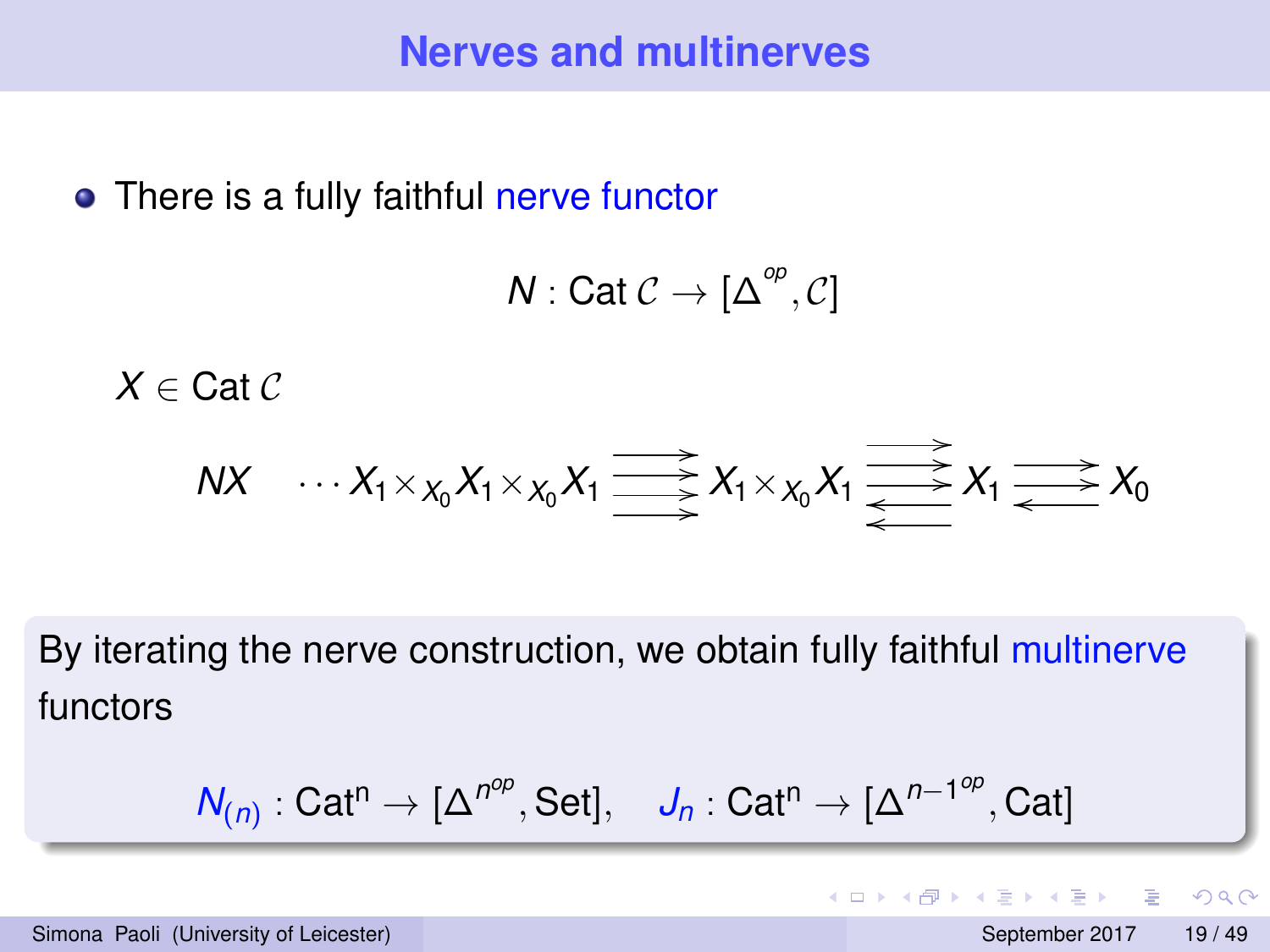#### **Example: the double nerve of a double category**



 $\equiv$ 

 $\Omega$ 

(ロトイ部)→(差)→(差)→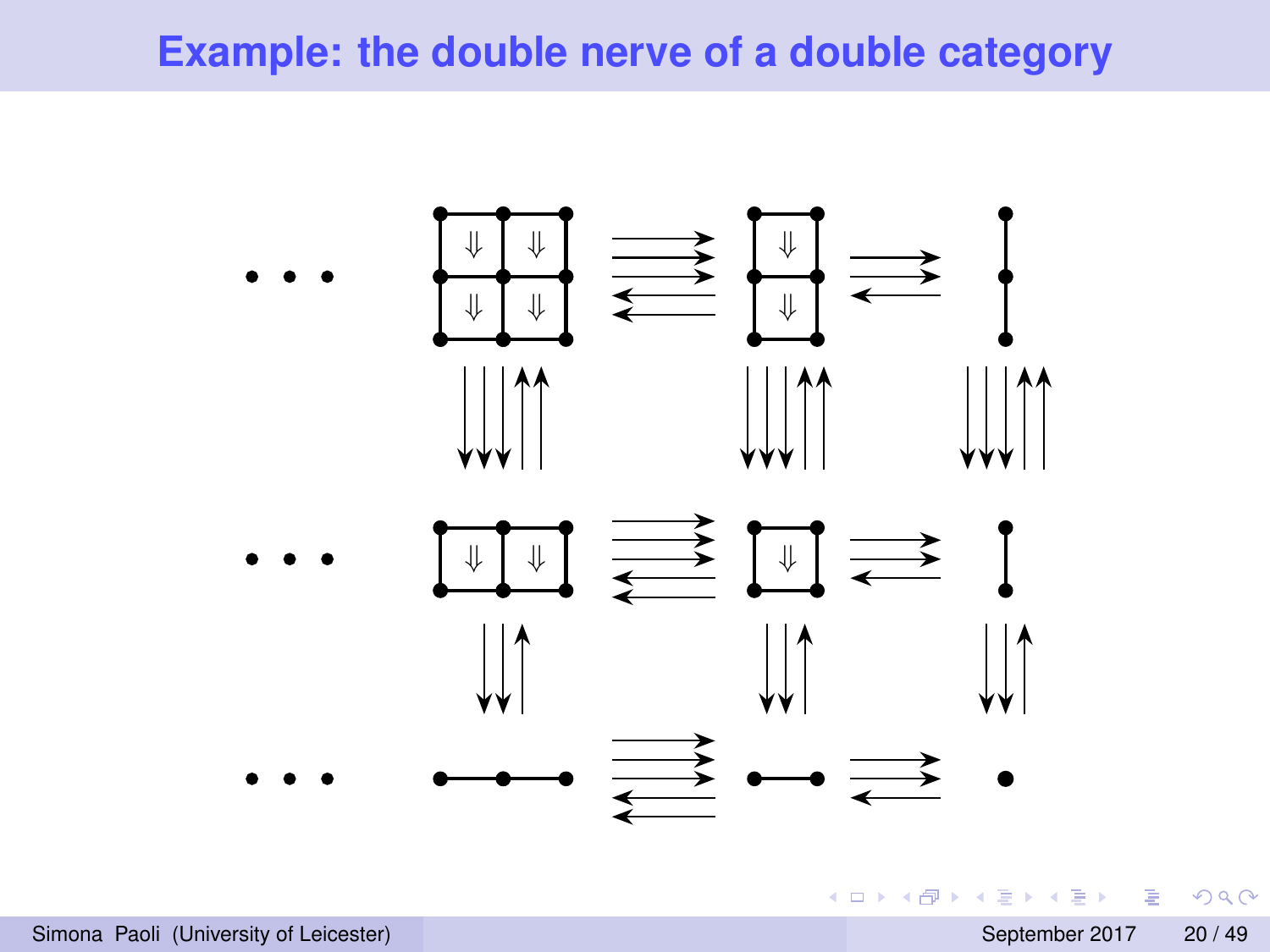Multi-simplicial objects are a good environment for the definition of higher categorical structures because there are natural candidates for the compositions given by the Segal maps.

Our structures are based on [∆<sup>n−1°</sup><sup>°</sup>, Cat]. These can be used to model higher categories by imposing additional conditions to encode:

- i) The sets of cells in dimension 0 up to *n*.
- ii) The behavior of the compositions.
- iii) The higher categorical equivalences.

 $\Omega$ 

イロト イ押 トイラト イラト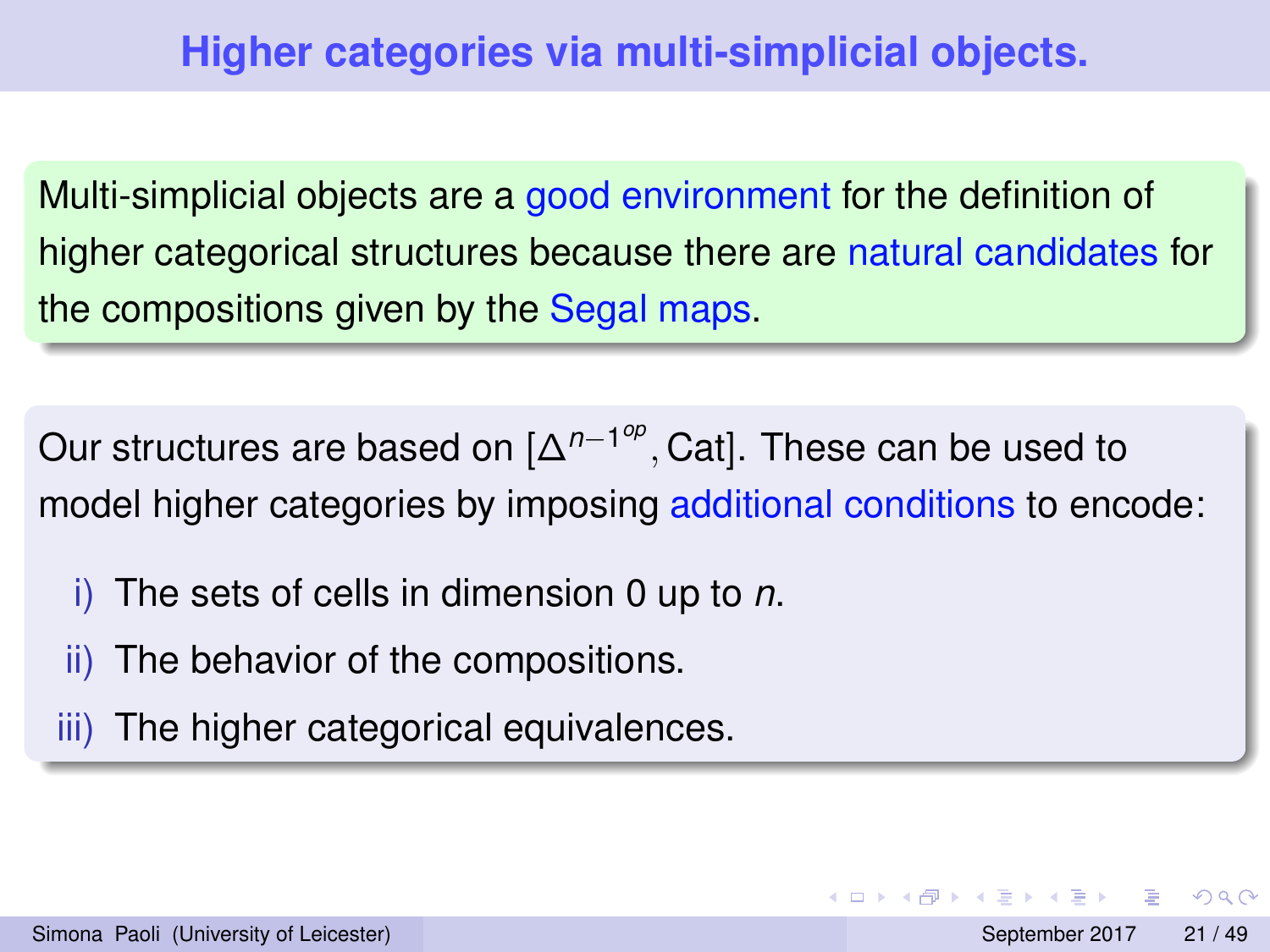# **Segal maps.**

Let  $X \in [\Delta^{op}, C]$  be a simplicial object in a category  $C$  with pullbacks. Denote  $X[k] = X_k$ .

For each  $k \geq 2$ , let  $\nu_i: X_k \to X_1$ ,  $\nu_j = X(r_j)$ ,  $r_j(0) = j - 1$ ,  $r_j(1) = j$ 



There is a unique map, called Segal map

$$
\eta_k:X_k\to X_1\times_{X_0} \cdots \times_{X_0} X_1.
$$

 $QQQ$ 

 $(0.123 \times 10^{-14} \text{ m}) \times 10^{-14} \text{ m} \times 10^{-14} \text{ m}$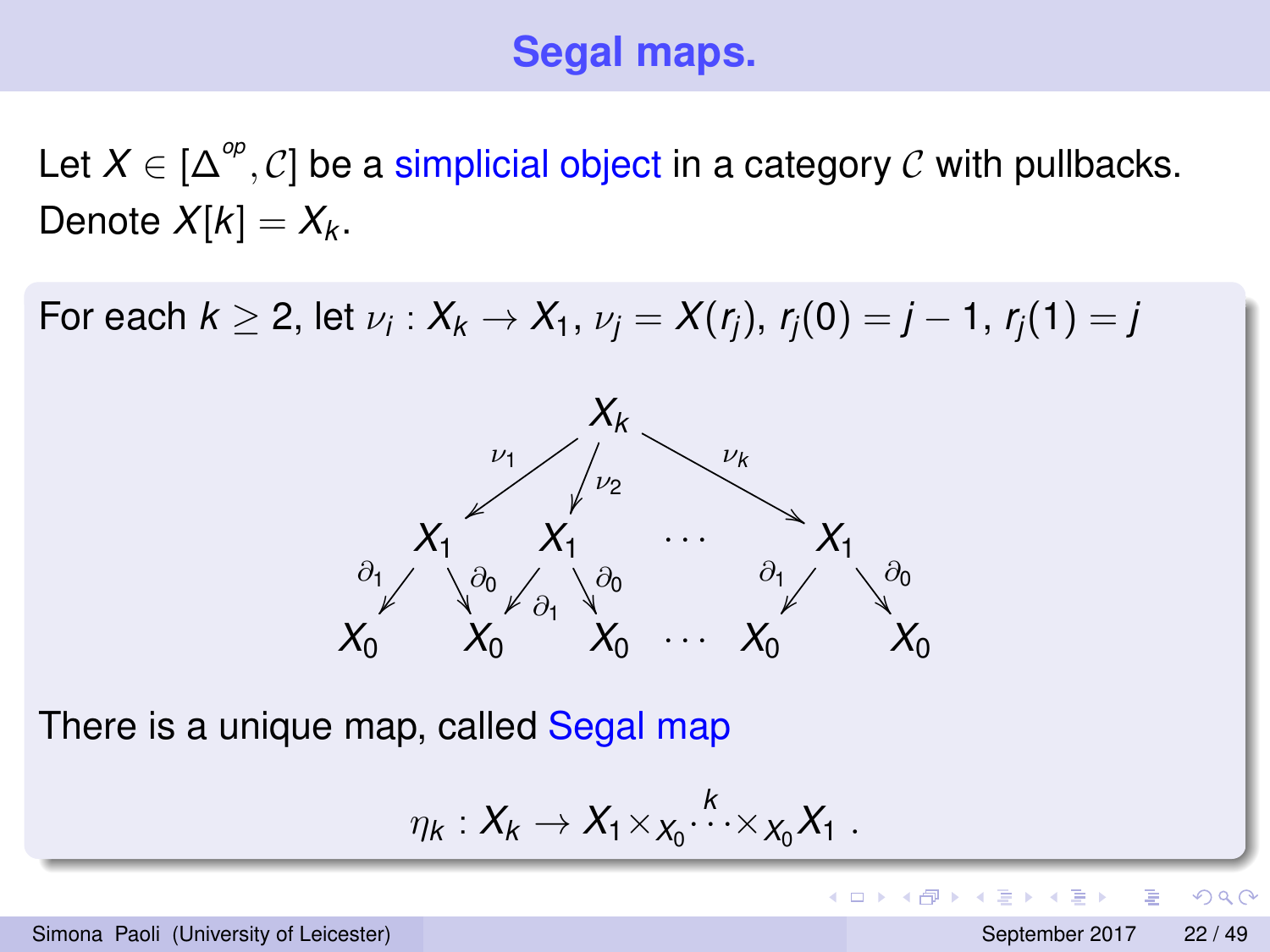### **Segal maps and internal categories**

#### • Recall the nerve functor

$$
N: Cat \mathcal{C} \rightarrow [\Delta^{\text{op}}, \mathcal{C}]
$$

 $X \in \text{Cat } C$ 

$$
NX \cdots X_1 \times_{X_0} X_1 \times_{X_0} X_1 \xrightarrow{\longrightarrow} X_1 \times_{X_0} X_1 \xrightarrow{\longrightarrow} X_1 \xrightarrow{\longrightarrow} X_0
$$

Fact:  $X \in [\Delta^{\circledcirc}, \mathcal{C}]$  is the nerve of an internal category in  $\mathcal{C}$  if and only if all the Segal maps  $X_k \to X_1 \times_{X_0}$ .<sup> $k$ </sup> $\times_{X_0}$  $X_1$  are isomorphisms.

 $\Omega$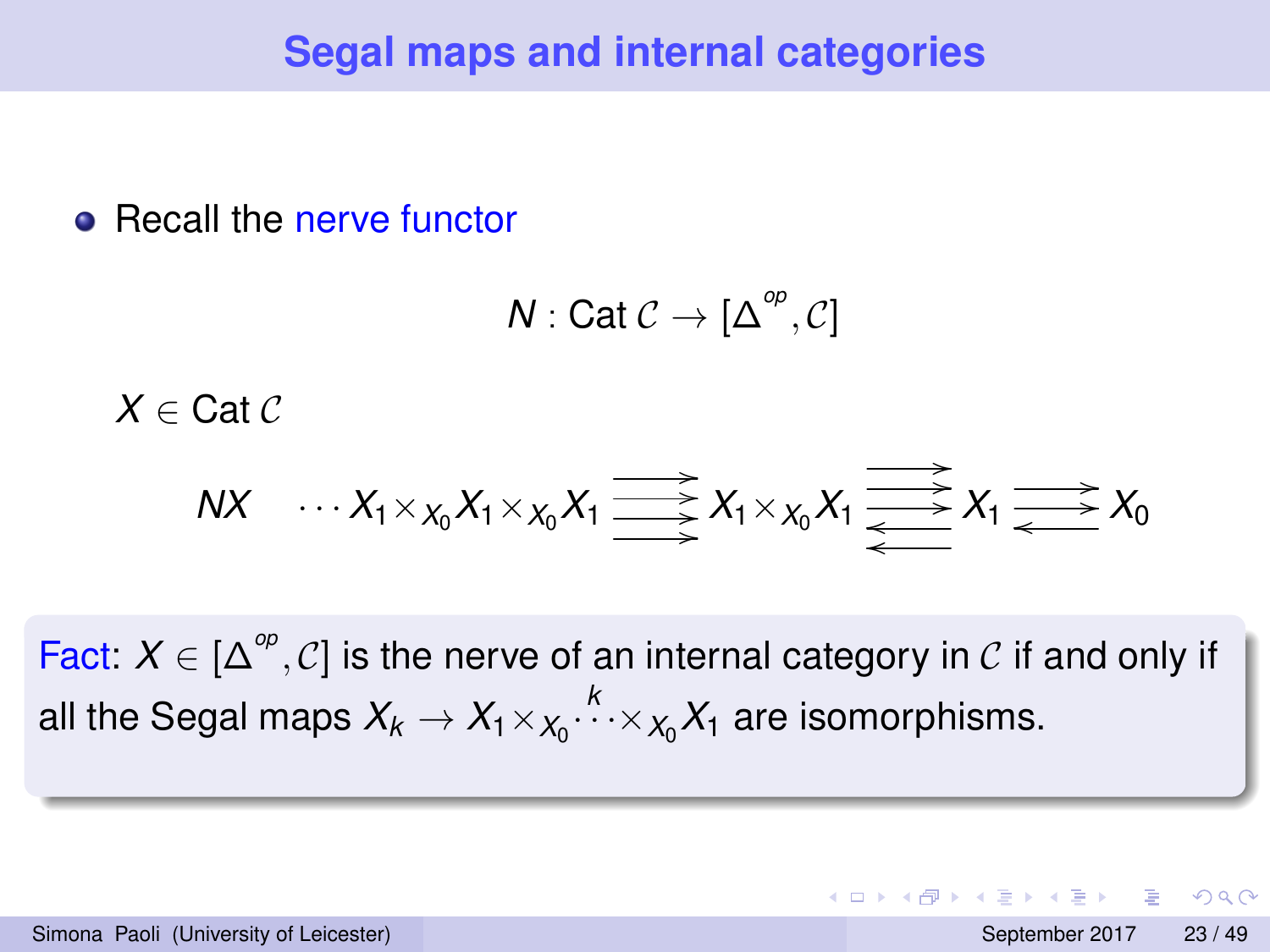For each  $X \in [\Delta^{n^{op}}, C]$  there are Segal maps in each of the *n* simplicial directions.

Using these Segal maps we can describe the image of the multinerves  $J_n: \mathsf{Cat}^n \hookrightarrow [\Delta^{n-1^{op}}]$ , Cat],  $J_n: n\text{-Cat} \hookrightarrow [\Delta^{n-1^{op}}, \text{Cat}]$ 

 $N_{(n)}$ : Cat<sup>n</sup>  $\hookrightarrow$  [ $\Delta^{n^{op}}$ , Set],  $N_{(n)}$ : *n*-Cat  $\hookrightarrow$   $[\Delta^{n^{op}},$  Set]

 $\Omega$ 

 $(0.125 \times 10^{-14} \text{ m}) \times 10^{-14} \text{ m}$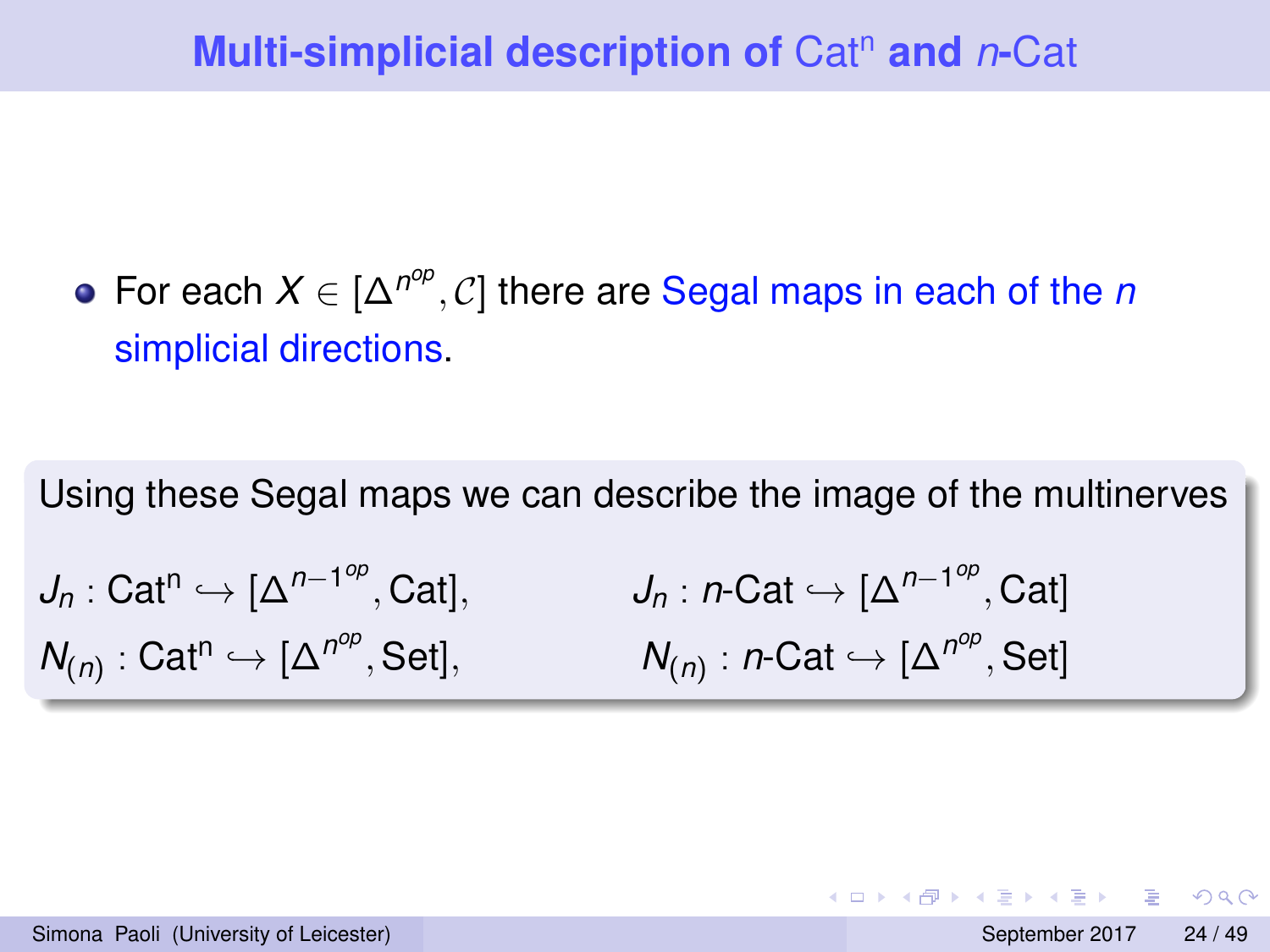#### **Example:**  $n = 2$

Double category  $X \in \text{Cat}(\text{Cat}) \xrightarrow{J_2} [\Delta^{op}, \text{Cat}]$ 



Strict 2-category  $X \in 2$ -Cat<sup> $\stackrel{J_2}{\longleftrightarrow} [\Delta^{\circ p}, \text{Cat}]$ </sup>

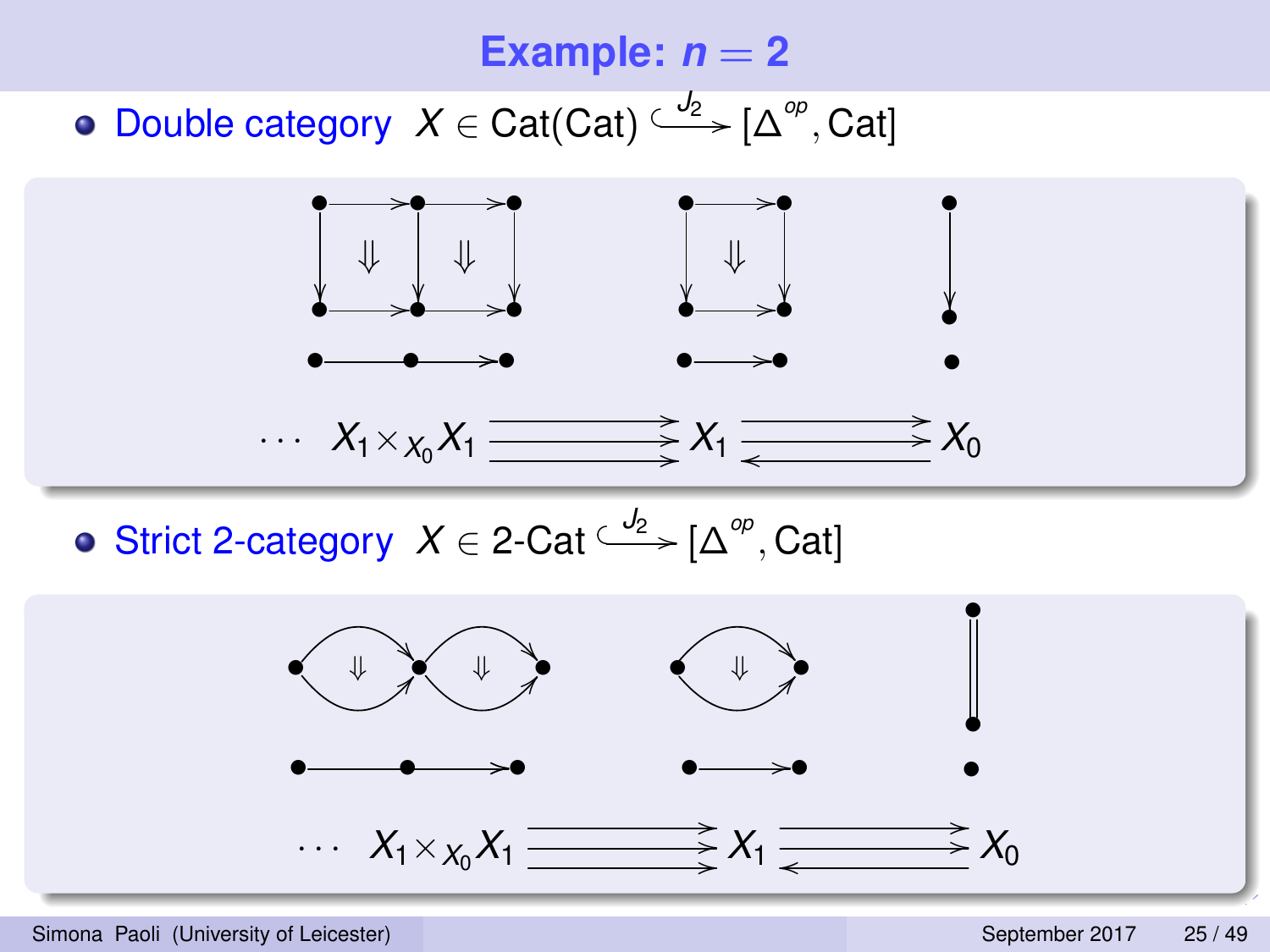#### **Example:**  $n = 3$

*X* ∈ Cat<sup>3</sup>  $\xrightarrow{N_{(3)}} [\Delta^{3^{op}}, Set]$ 



 $2990$ 

メロメメ 御き メミメメ 急ず 一番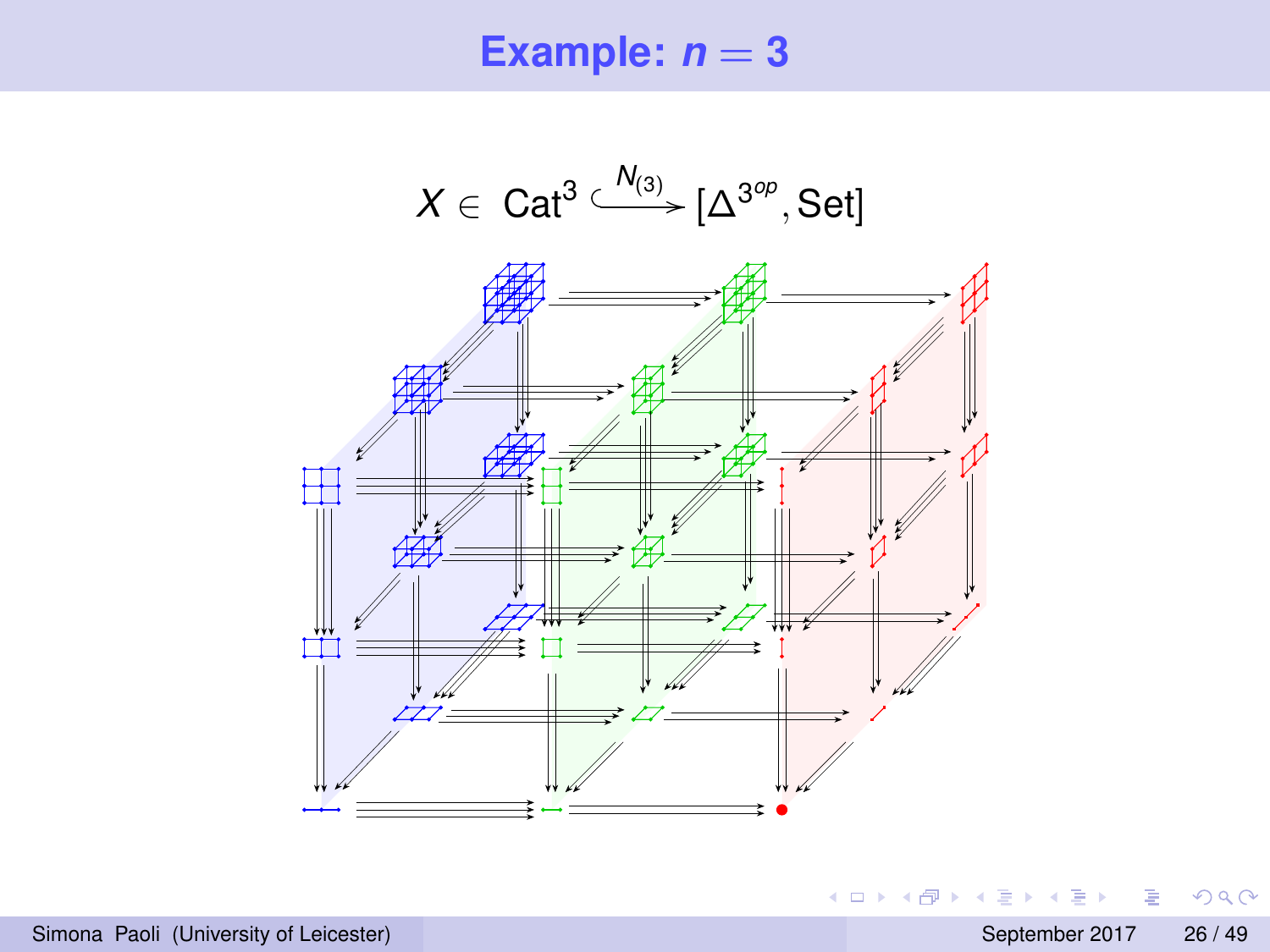**Example:**  $n = 3$ , cont.

$$
3\text{-Cat} \xrightarrow{\mathsf{N}_{(3)}} [\Delta^{3^{op}}, \text{Set}]
$$



 $2990$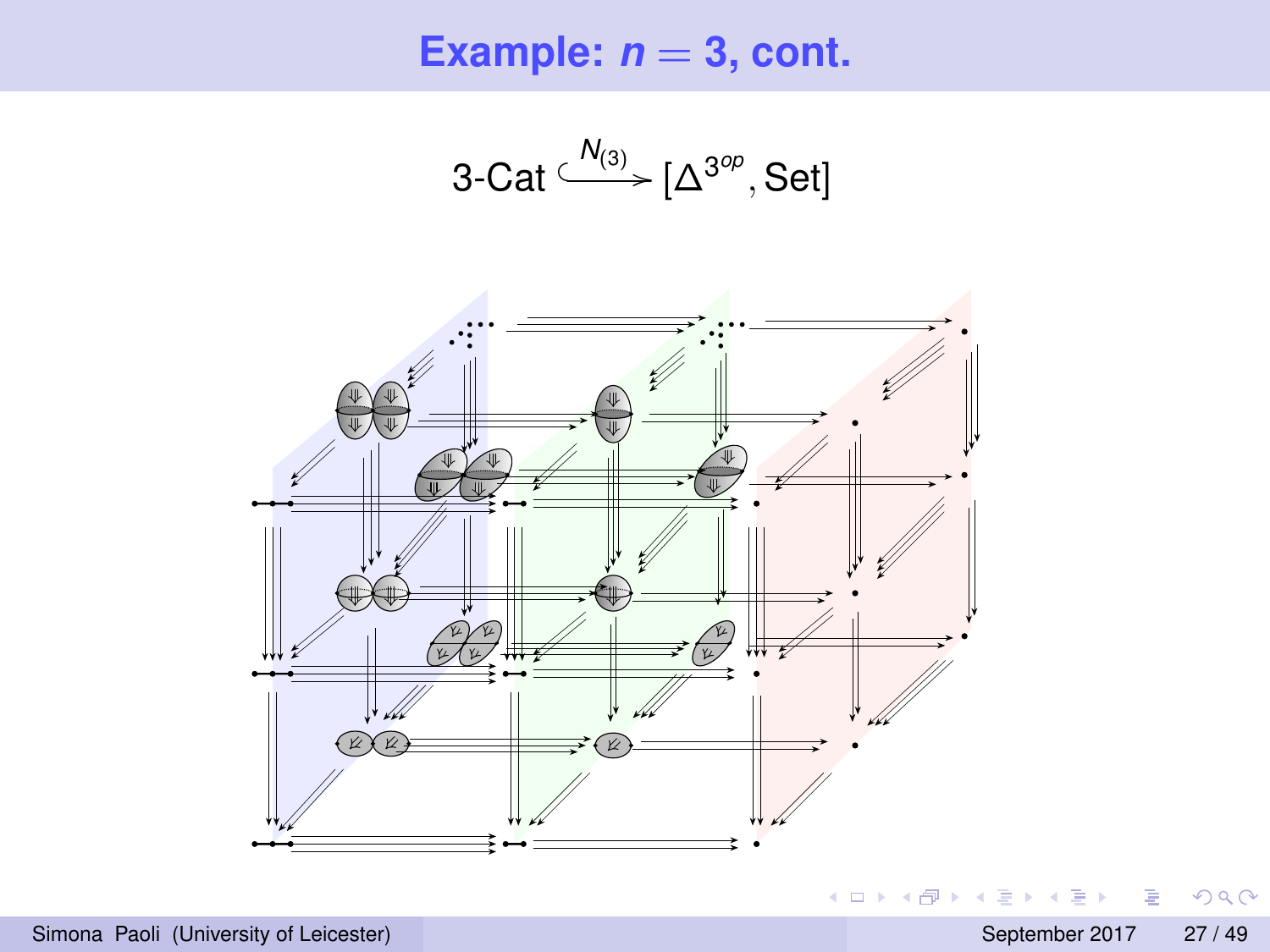We discuss three Segal-type models of weak *n*-categories, collectively denoted Seg<sup>n</sup>



We have Seg<sup>n</sup> ⊂ [∆<sup>*n*-1<sup>op</sup>, Cat].</sup>

E

 $\Omega$ 

不重 医不重 医

4 0 8 1  $\leftarrow$   $\leftarrow$   $\leftarrow$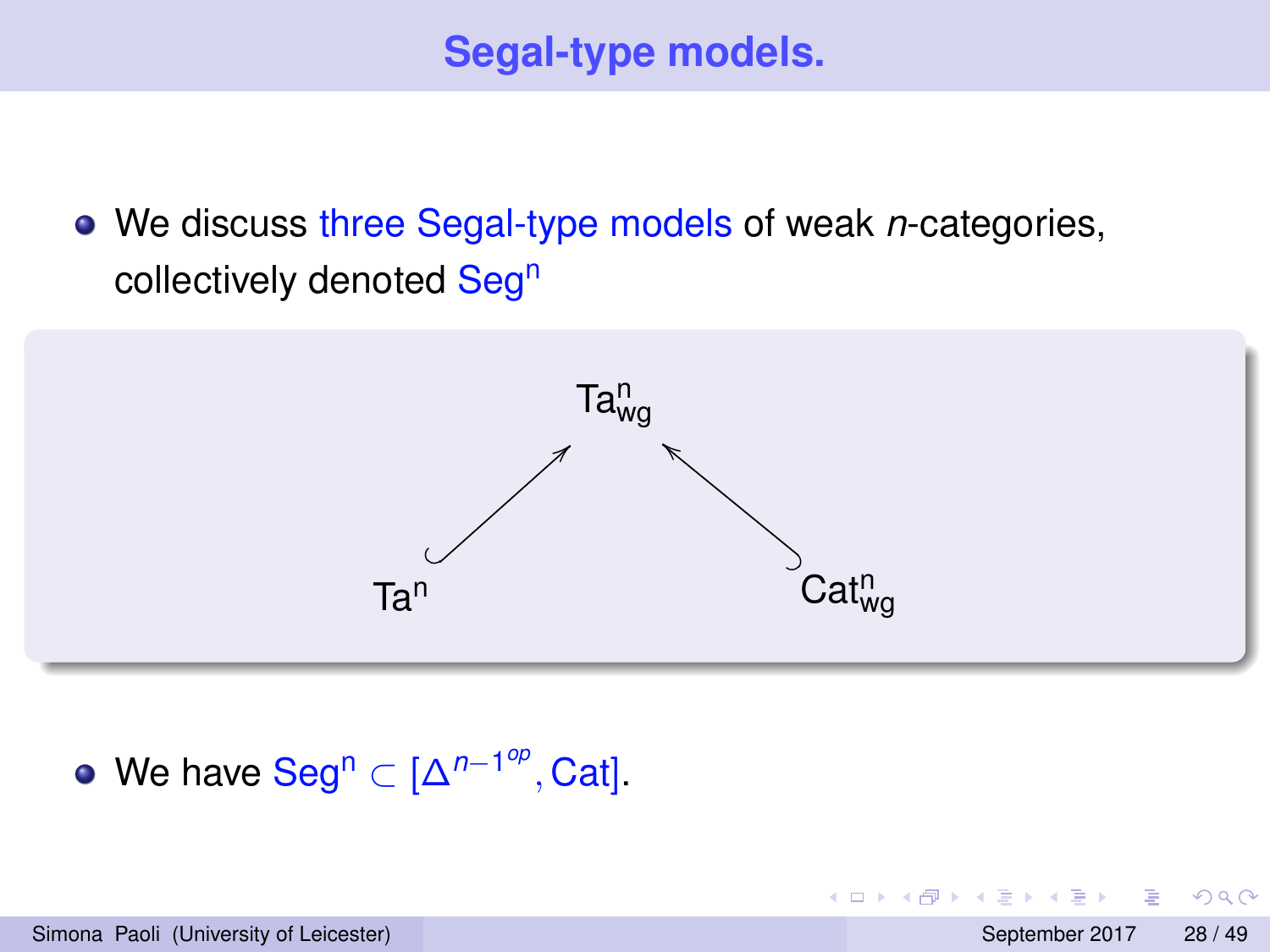- Recall that in a weak *n*-category we want to have *k*-cells with source and target being  $(k - 1)$ -cells for  $1 \leq k \leq n$ .
- Seg<sup>n</sup> is built by induction on *n* starting with Seg<sup>1</sup> = Cat.

For each  $n > 1$ :

 $\mathsf{Seg}^n \hookrightarrow [\Delta^{op}, \mathsf{Seg}^{n-1}]$ 

Simona Paoli (University of Leicester) September 2017 29 / 49

KET KALLAS YER EL VOO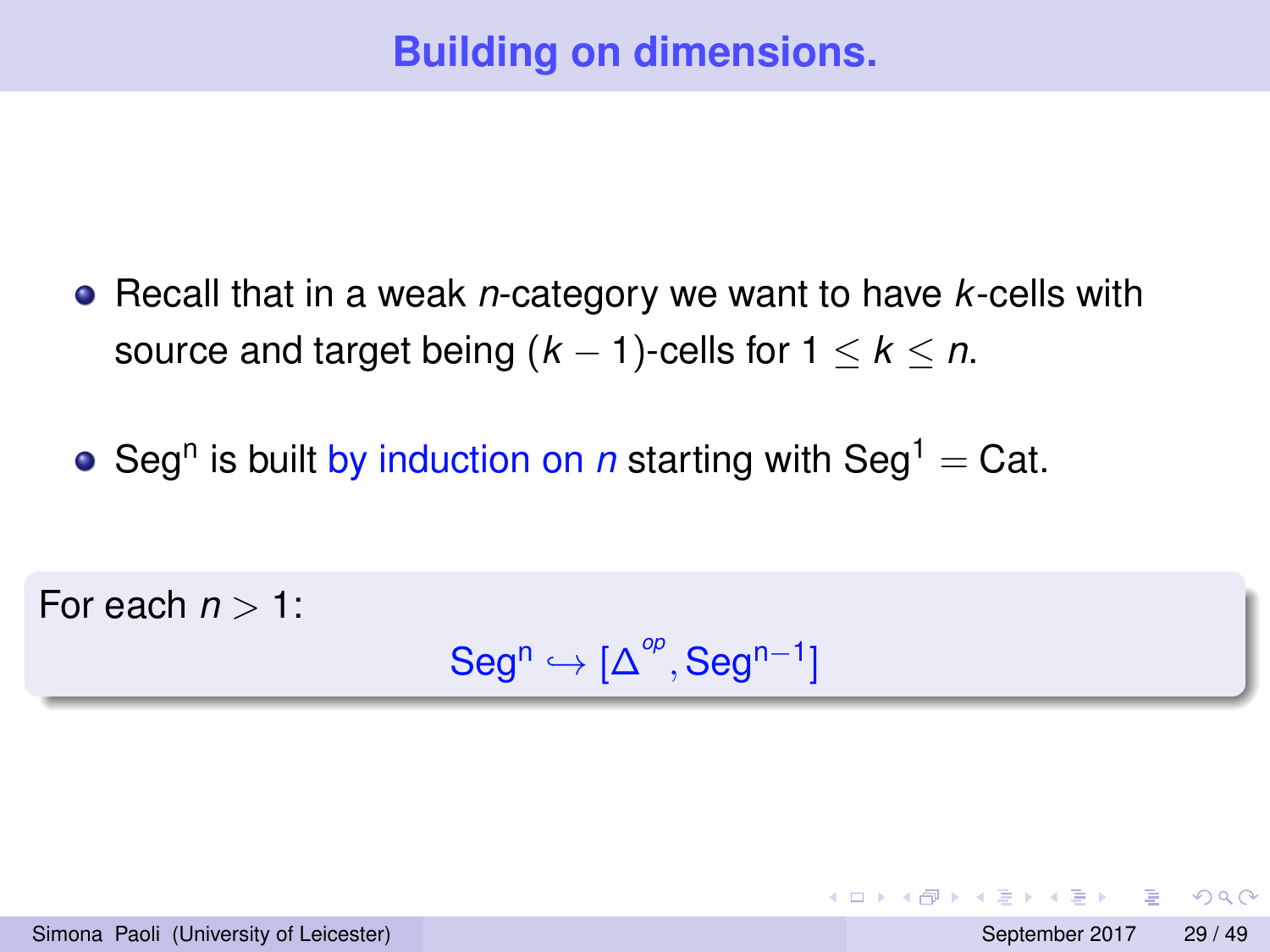# **Encoding the sets of cells.**

We encode in two ways the sets of cells of  $X \in \mathsf{Seg}^n$ 

- i) Globularity condition:
	- *X*<sub>0</sub>, *X*<sub>*r*</sub> 1≤ *r* < *n* − 1 discrete

ii) Weak globularity condition:

 $X_0, \quad X$ <sub>1...10</sub>.  $1 \le r < n-1$  homotopically discrete

Let  $X \in \mathsf{Seg^n} \subset [\Delta^{op},\mathsf{Seg^{n-1}}]$  to be such that  $X_0$  satisfies i) or ii).

KET KALLAS YER EL VOO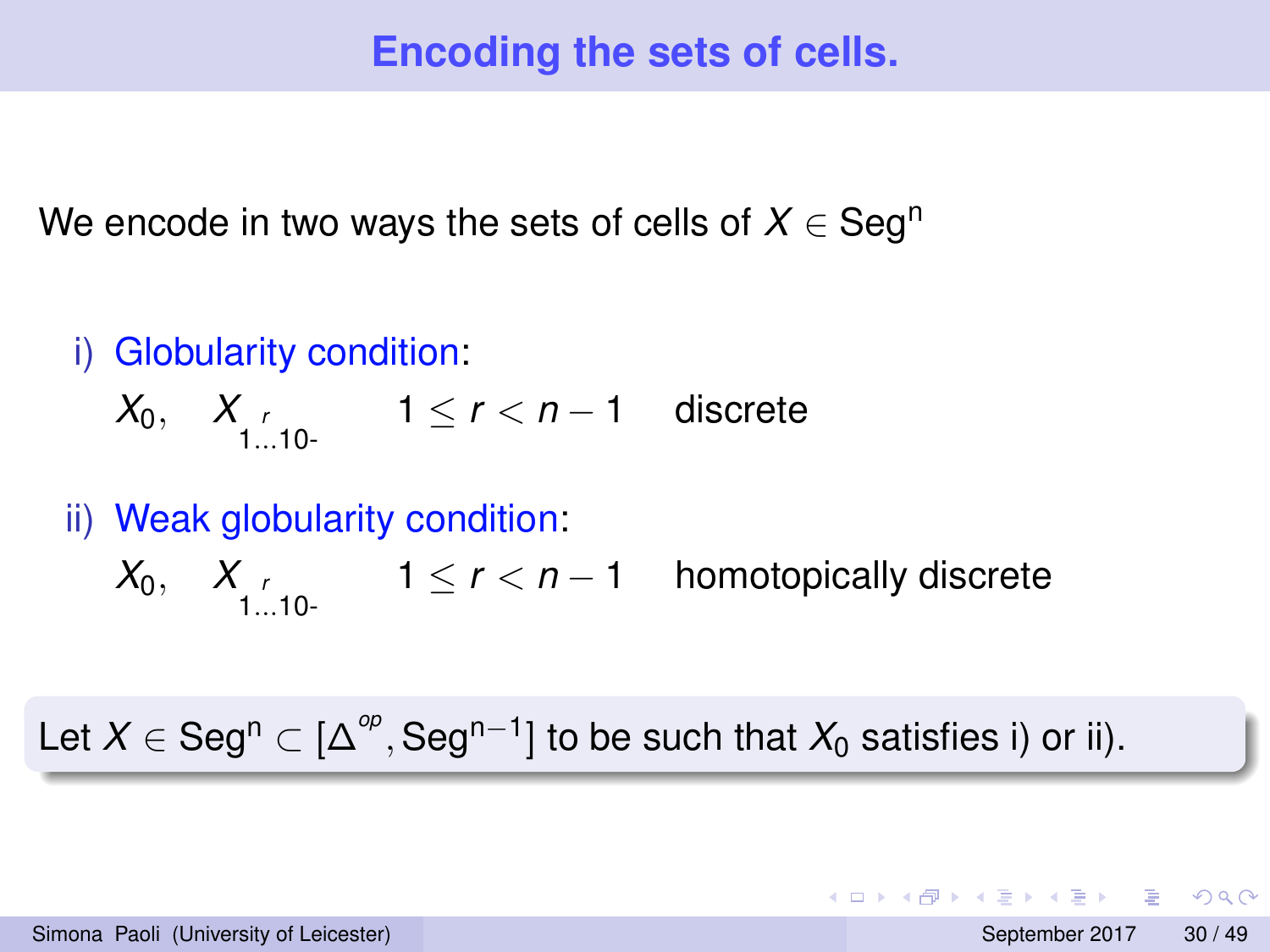Homotopically discrete *n*-fold categories are an iteration of the notion of internal equivalence relation.

#### Lemma

 $G$ *iven*  $X \in \text{Cat}^n_{\text{hd}}$ *, there is a map*  $\gamma : X \to X^d$  *where*  $X^d$  *is discrete, which is a suitable equivalence.*

 $\Omega$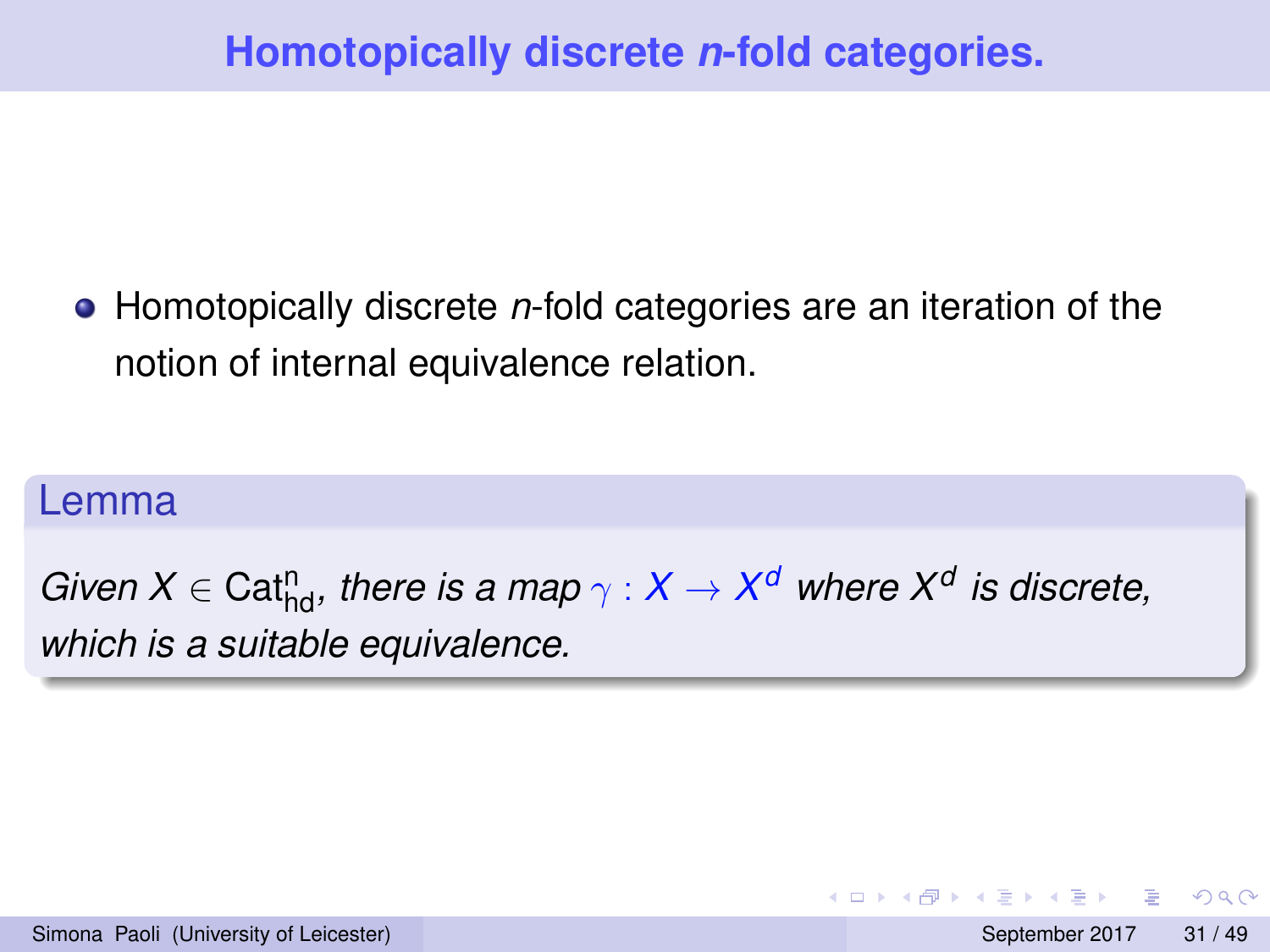• There is a functor

$$
\pmb{\rho}^{(n)}:\mathbf{Seg^n}\to\mathbf{Seg^{n-1}}
$$

which divides out by the highest dimensional invertible cells.

The functor  $\rho^{(n)}$  is used to define inductively the notion of n-equivalence in Seg<sup>n</sup>.

 $\Omega$ 

4 御 ⊁ 4 唐 ⊁ 4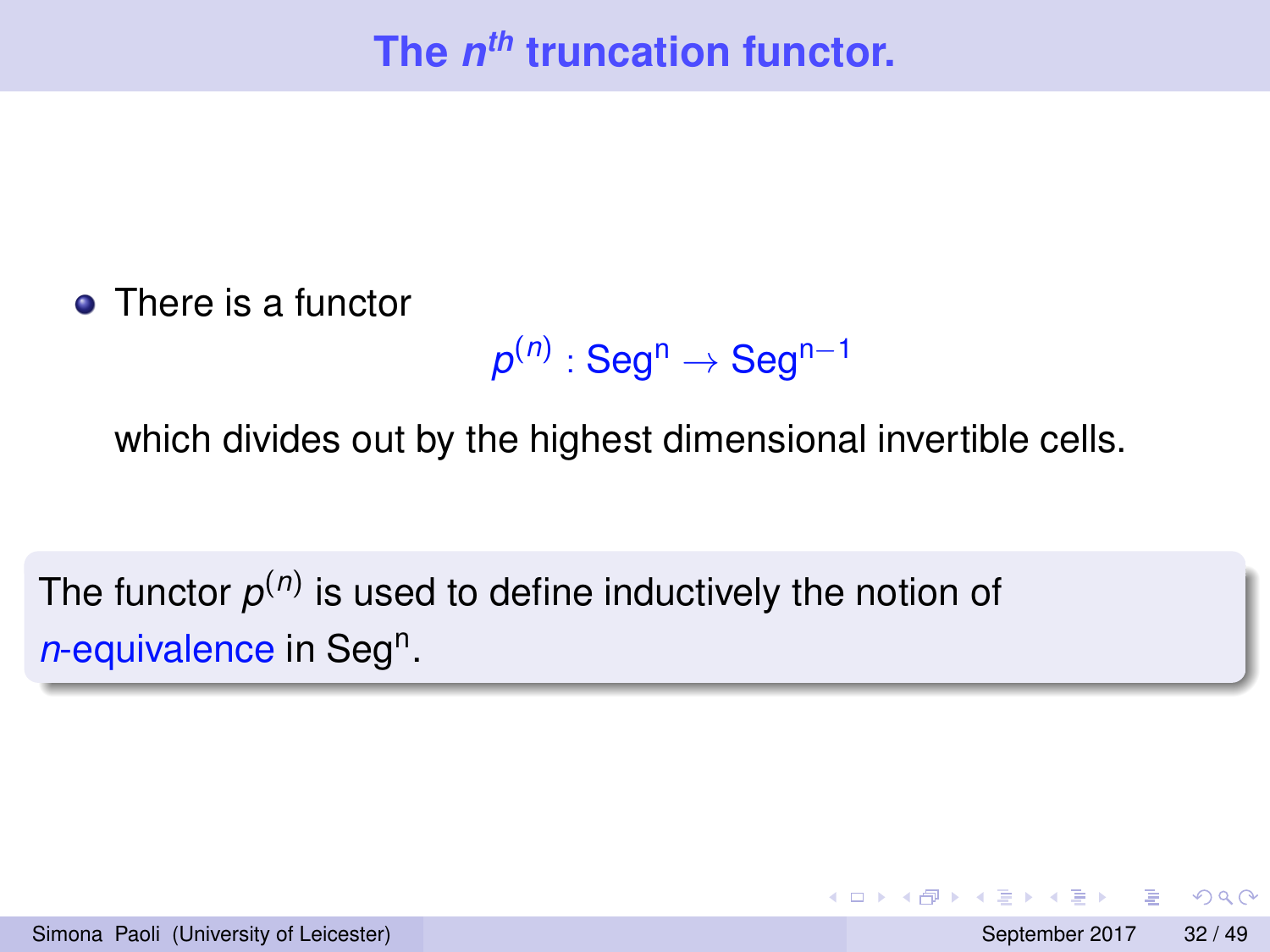- Let  $X \in \text{Seg}^n$ , so  $X_0 \in \text{Cat}^{n-1}_{\text{hd}}, \gamma : X_0 \to X_0^d$ .
- For each  $a, b \in X_0^d$ , let  $X(a, b) \in \text{Seg}^{n-1}$  be the fiber at  $(a, b)$  of

$$
X_1 \xrightarrow{(\partial_0,\partial_1)} X_0 \times X_0 \xrightarrow{\gamma \times \gamma} X_0^d \times X_0^d.
$$

Think of  $X(a, b)$  as hom  $(n - 1)$ -categories.

**KEIN KALLA BIN KEIN DE KORO**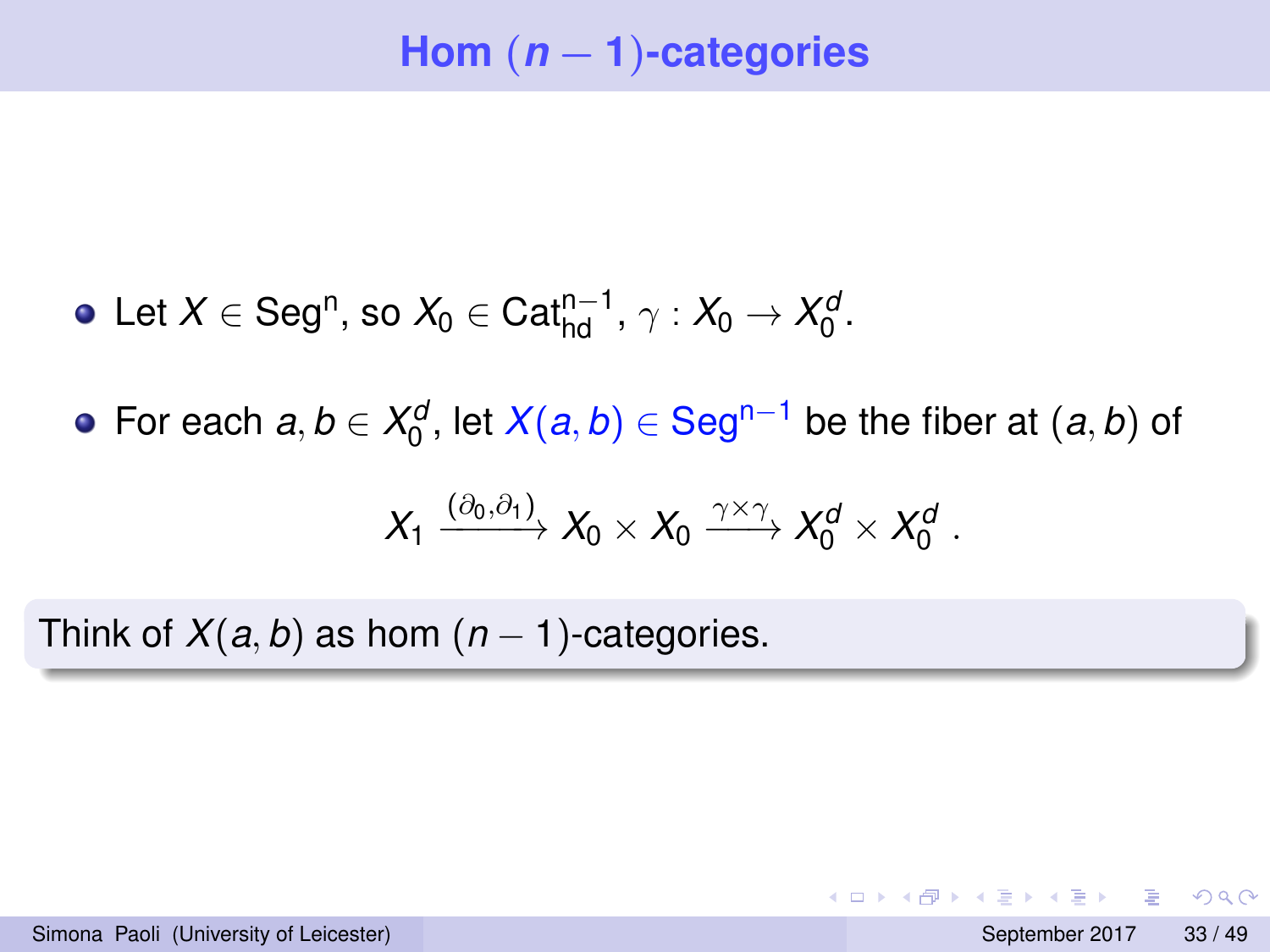# *n***-Equivalences in Seg<sup>n</sup> .**

# **Definition** Define *n*-equivalences in Seg<sup>n</sup> by induction on *n*. 1-equivalences are equivalences of categories.  $f: X \rightarrow Y$  in Seg<sup>n</sup> is a *n*-equivalence if and only if a)  $f(a,b): X(a,b) \rightarrow Y(ta,tb)$  is a  $(n-1)$ -equivalence in Seg<sup>n−1</sup> for all  $a, b \in X_0^d$ . b)  $p^{(n)}$ *f* is a  $(n - 1)$ -equivalence in Seg<sup>n-1</sup>.

Simona Paoli (University of Leicester) September 2017 34 / 49

KET KALLAS YER EL VOO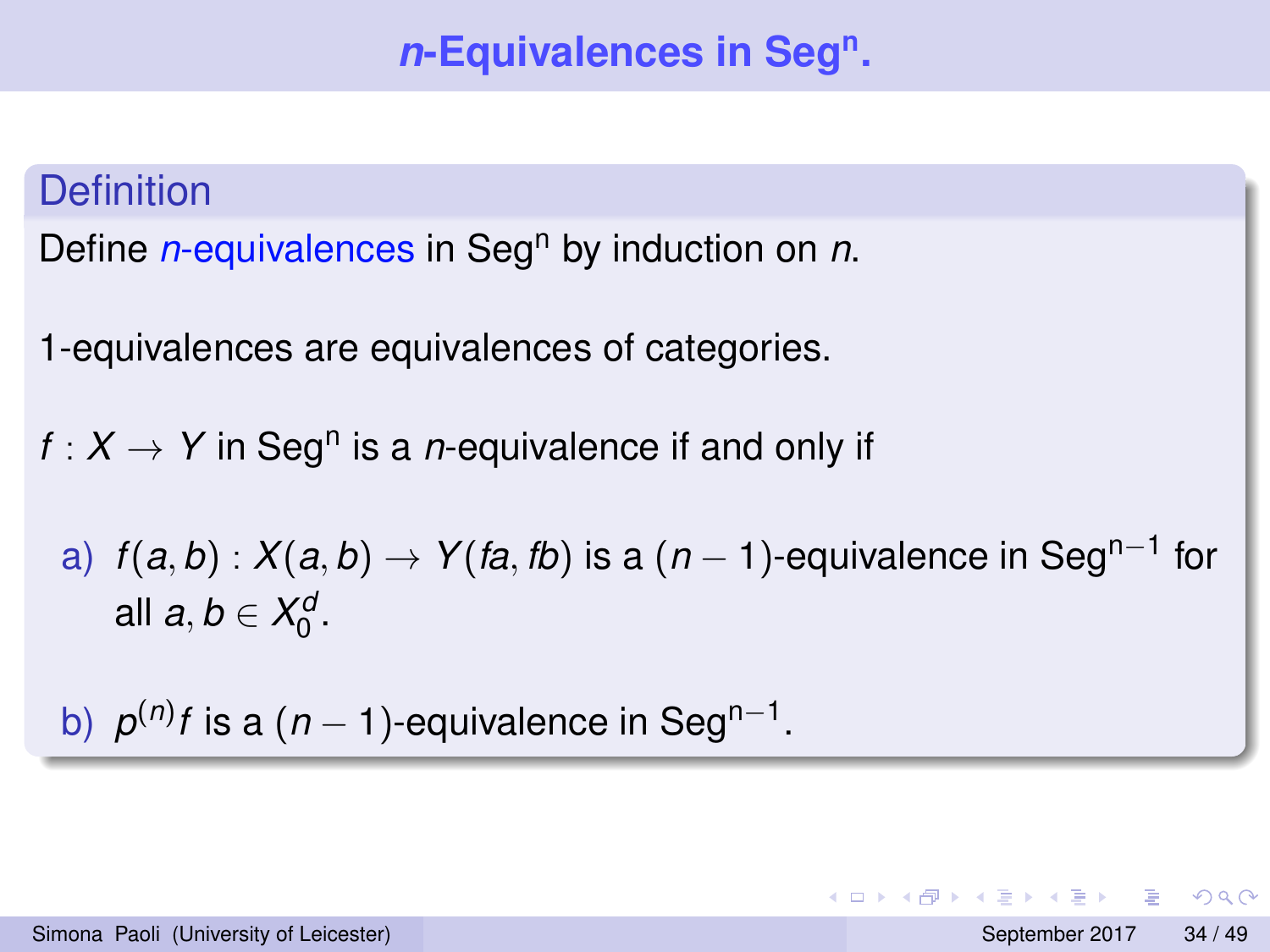#### **Induced Segal maps.**

Given  $X \in \operatorname{\mathsf{Seg}^{n}} \subset [\Delta^{\mathsf{op}},\operatorname{\mathsf{Seg}^{n-1}}]$ , consider the commuting diagram



where  $k \geq 2$ ,  $\nu_i = X(r_i)$ ,  $r_i(0) = j - 1$ ,  $r_i(1) = j$ . This gives the induced Segal map

$$
\hat{\mu}_k:X_k\to X_1\times_{X_0^d}X_k\cdots\times_{X_0^d}X_1.
$$

KET KALLAS YER EL VOO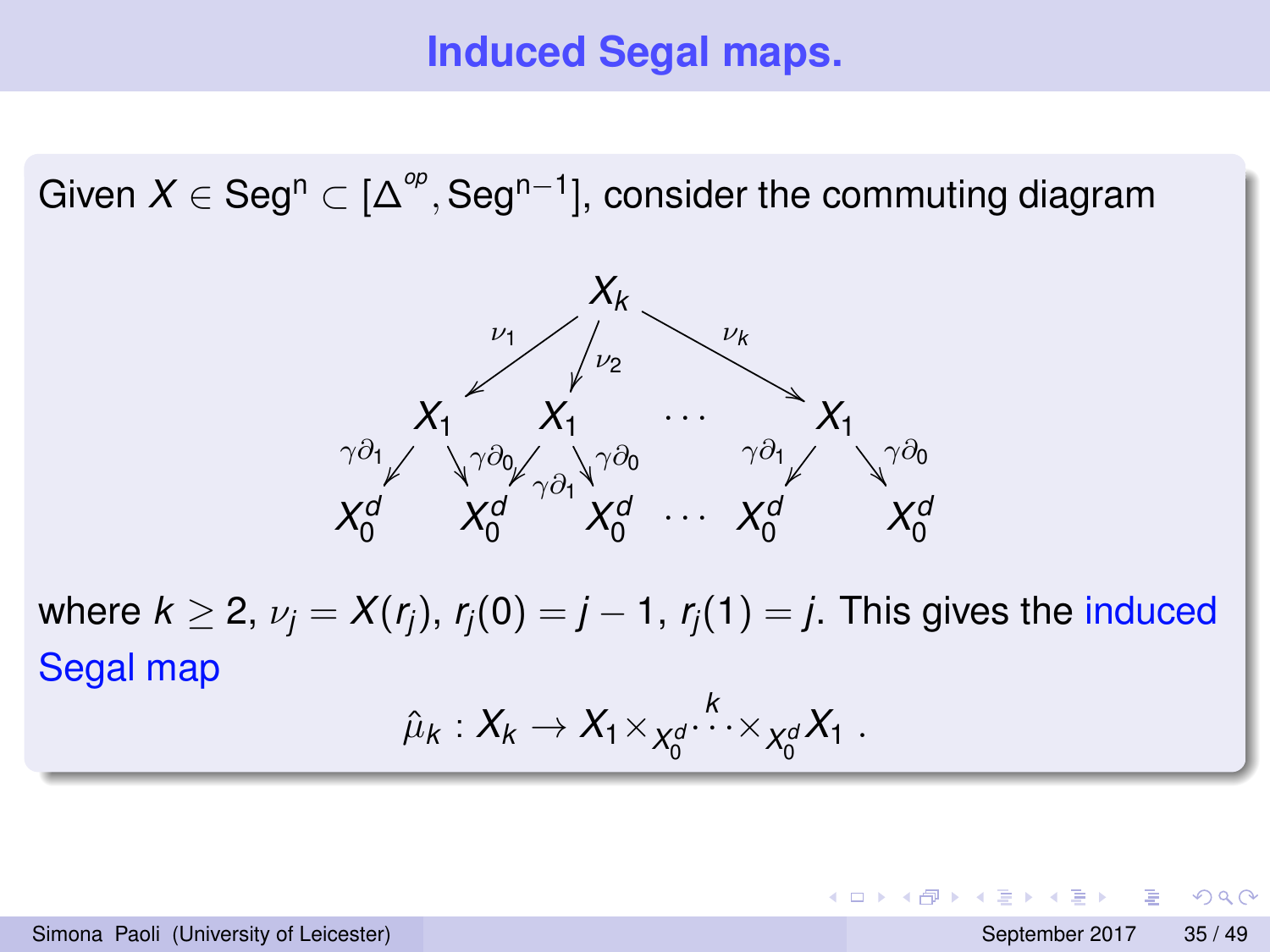To define  $X \in \mathsf{Seg}^{\mathsf{n}} \subset [\Delta^{op},\mathsf{Seg}^{\mathsf{n}-1}]$  we require the induced Segal maps

$$
X_k \to X_1 \times_{X_0^d} \cdots \times_{X_0^d} X_1
$$

to be  $(n - 1)$ -equivalences.

This condition controls the behaviour of the compositions of higher cells.

- 3

 $\Omega$ 

(ロトイ部)→(差)→(差)→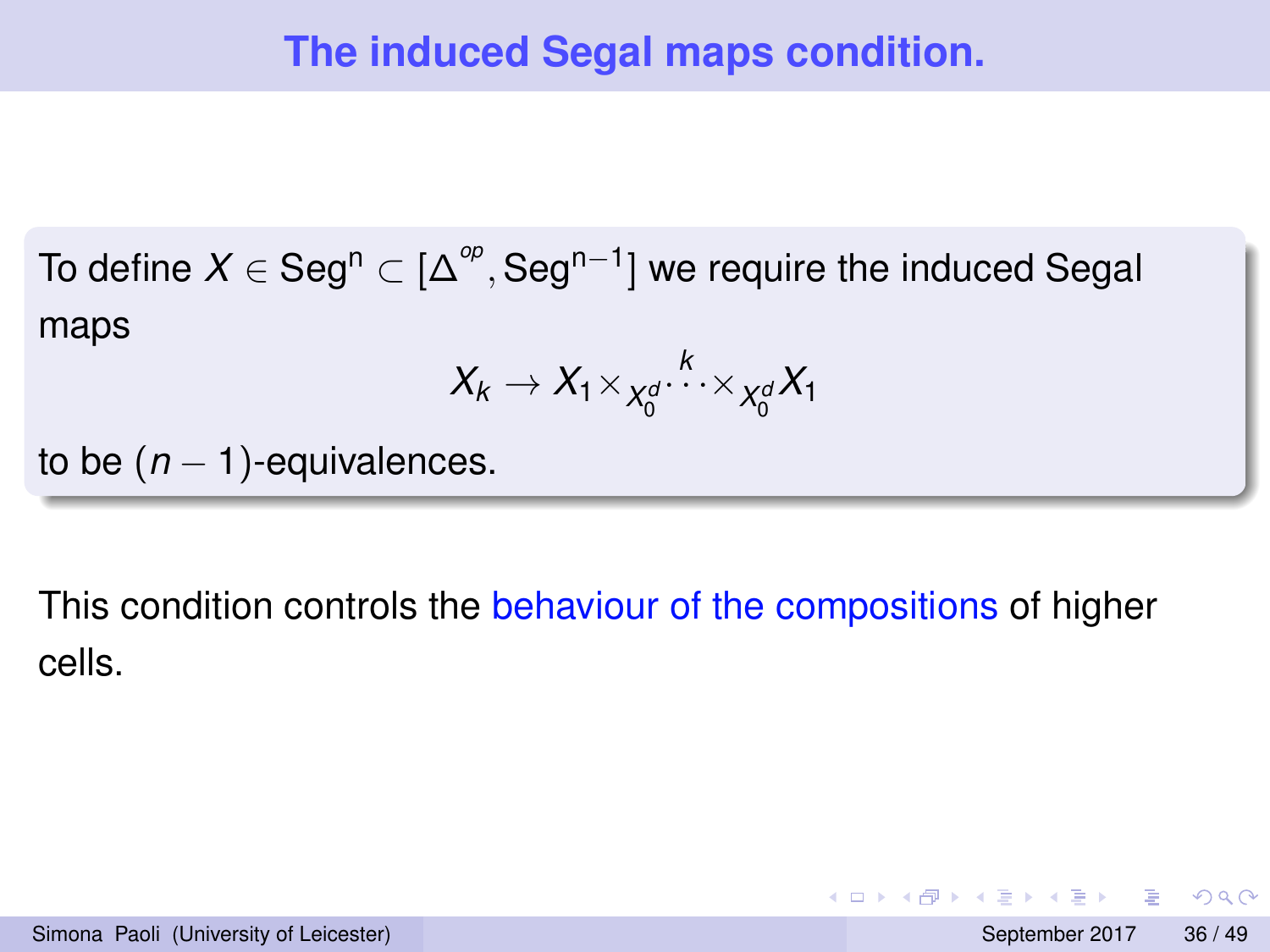# **Summary of main common features of Seg<sup>n</sup> .**

#### • Inductive multi-simplicial definition.

- Globularity/weak globularity condition.
- Functor *p* (*n*) : Seg<sup>n</sup> <sup>→</sup> Segn−<sup>1</sup> and *<sup>n</sup>*-equivalences.
- (*n* − 1)-equivalences of the induced Segal maps

$$
\hat{\mu}_k:X_k\to X_1\times_{X_0^d}X_k\cdots\times_{X_0^d}X_1.
$$

Simona Paoli (University of Leicester) September 2017 37/49

K □ ▶ K @ ▶ K 글 X K 글 X → 글 → 9 Q Q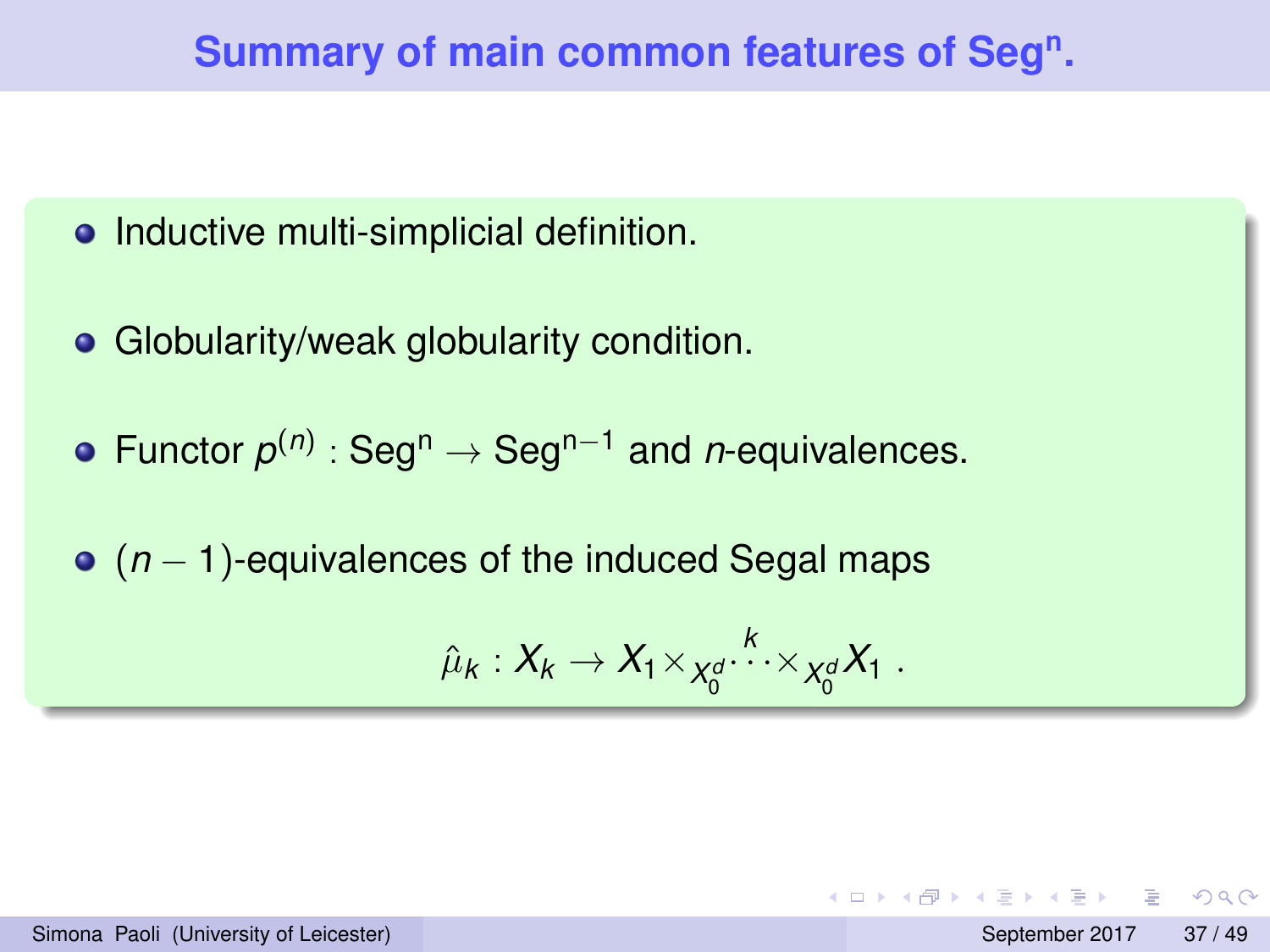#### **The three models.**

Three different models corresponding to different behavior of: Induced Segal maps  $\quad \hat{\mu}_k : X_k \to X_1 \times_{X_0^c}$ *k*  $\cdots \times_{X_0^d} X_1$ Segal maps  $\eta_k: X_k \to X_1 \times_{X_0} \cdots \times_{X_0} X_1$ 

|                 | $X_0$                     | $\hat{\mu}_{\bm k}$ | $\eta_{\mathbf{k}}$ |
|-----------------|---------------------------|---------------------|---------------------|
| Ta <sup>n</sup> | discrete                  | $(n - 1)$ -eq       | $(n-1)$ -eq         |
| $Cat_{wa}^n$    | homotopically<br>discrete | $(n - 1)$ -eq       | isomorphisms        |
| $Ta_{wg}^n$     | homotopically<br>discrete | $(n - 1)$ -eq       |                     |

в

 $\Omega$ 

 $\mathbf{A} \oplus \mathbf{A} \rightarrow \mathbf{A} \oplus \mathbf{A}$ 

4 **D + 4 P +**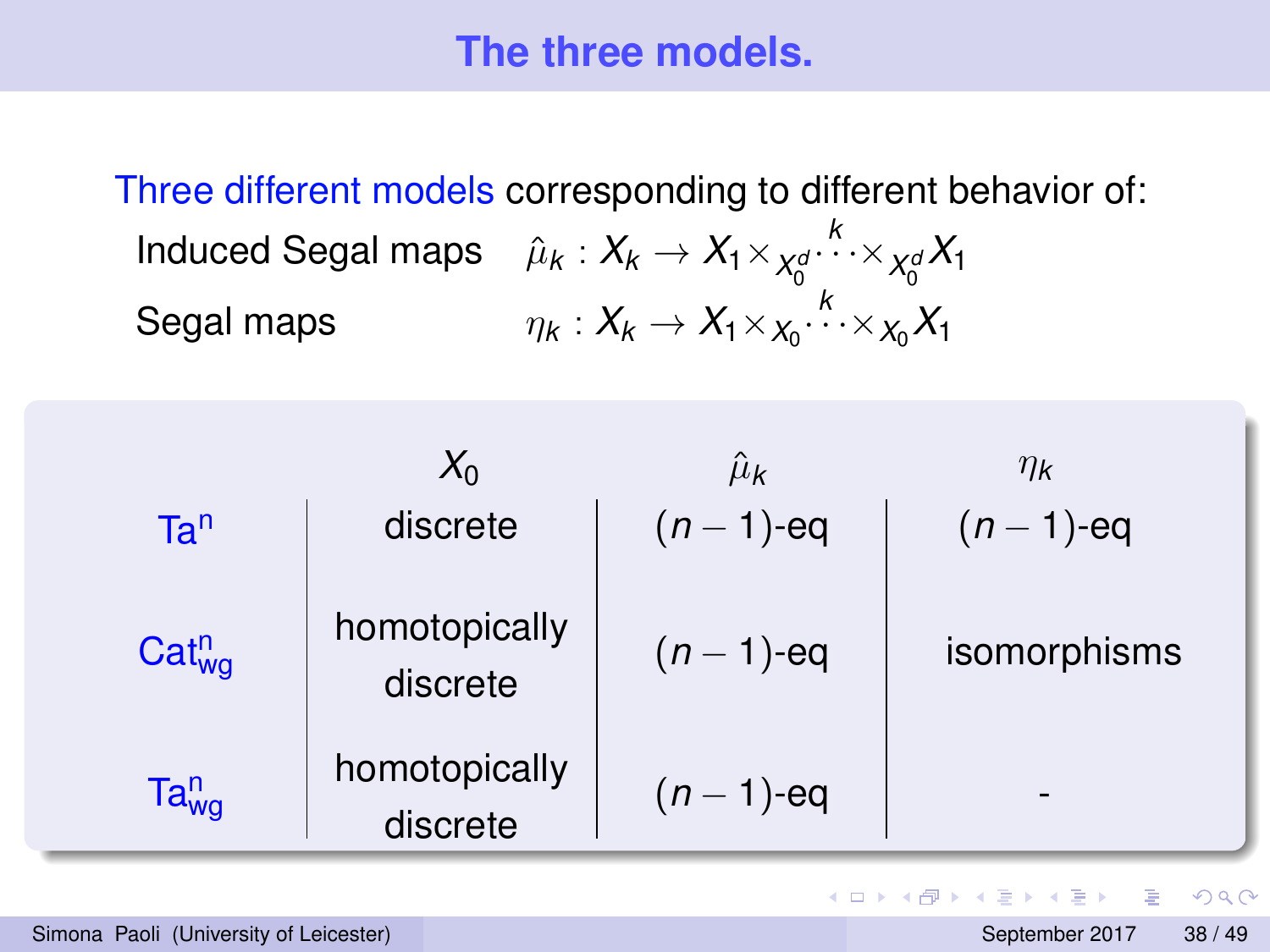Theorem (P. case n>2; P. and Pronk case n=2)

*There are functors*

 $Q_n$ : Ta<sup>n</sup>  $\rightarrow$  Cat<sub>wa</sub> *rigidification functor*  $Disc_n: Cat_{wa}^n \rightarrow Ta^n$ **discretization functor** 

*producing n-equivalent objects in* Ta<sup>n</sup> wg*.*

#### **Corollary**

*There is an equivalence of categories*

$$
\text{Ta}^n/\!\sim^n \ \simeq \ \text{Cat}^n_{wg}/\sim^n
$$

 $\Omega$ 

 $\mathbf{A} \oplus \mathbf{A} \rightarrow \mathbf{A} \oplus \mathbf{A}$ 

4 ロ ト ィ *同* ト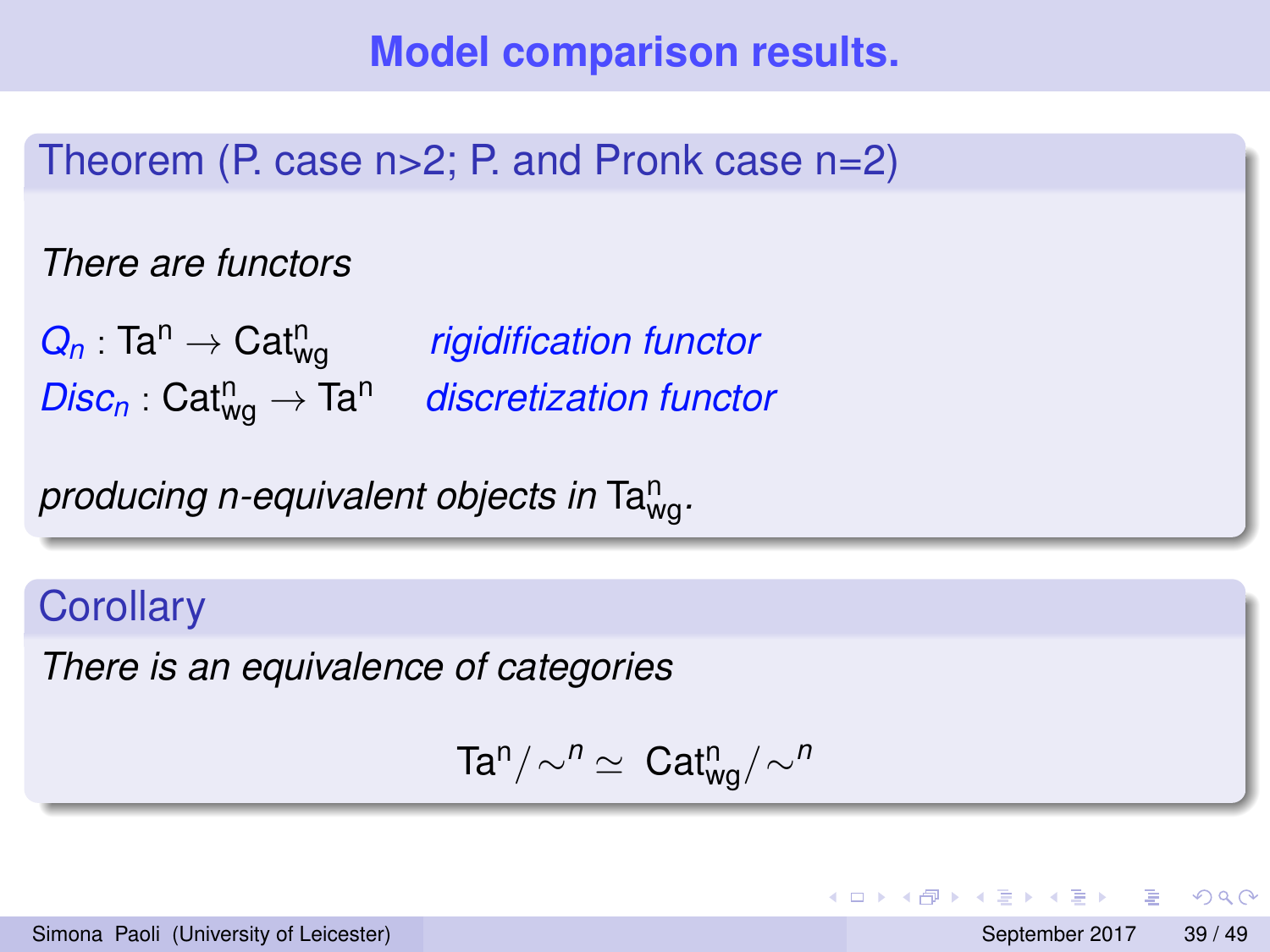# **The homotopy hypothesis.**

From the comparison theorem between Cat $_{\text{wg}}^{\text{n}}$  and Ta<sup>n</sup> we obtain

#### Theorem

*There is a subcategory* GCat<sup>n</sup><sub>wg</sub> ⊂ Cat<sup>n</sup><sub>wg</sub> of groupoidal weakly globular *n-fold categories such that there is an equivalence of categories*

$$
GCat_{wg}^{n}/\sim^{n} \simeq Ho(n\text{-types}) .
$$

There is an explicit description of the functor  $n$ -types  $\rightarrow$  GCat $^{\mathsf{n}}_{\mathsf{wg}}$  using a construction of [Blanc and P., Alg.Geom. Topol. 2015].

 $\Omega$ 

イロト イ押ト イヨト イヨ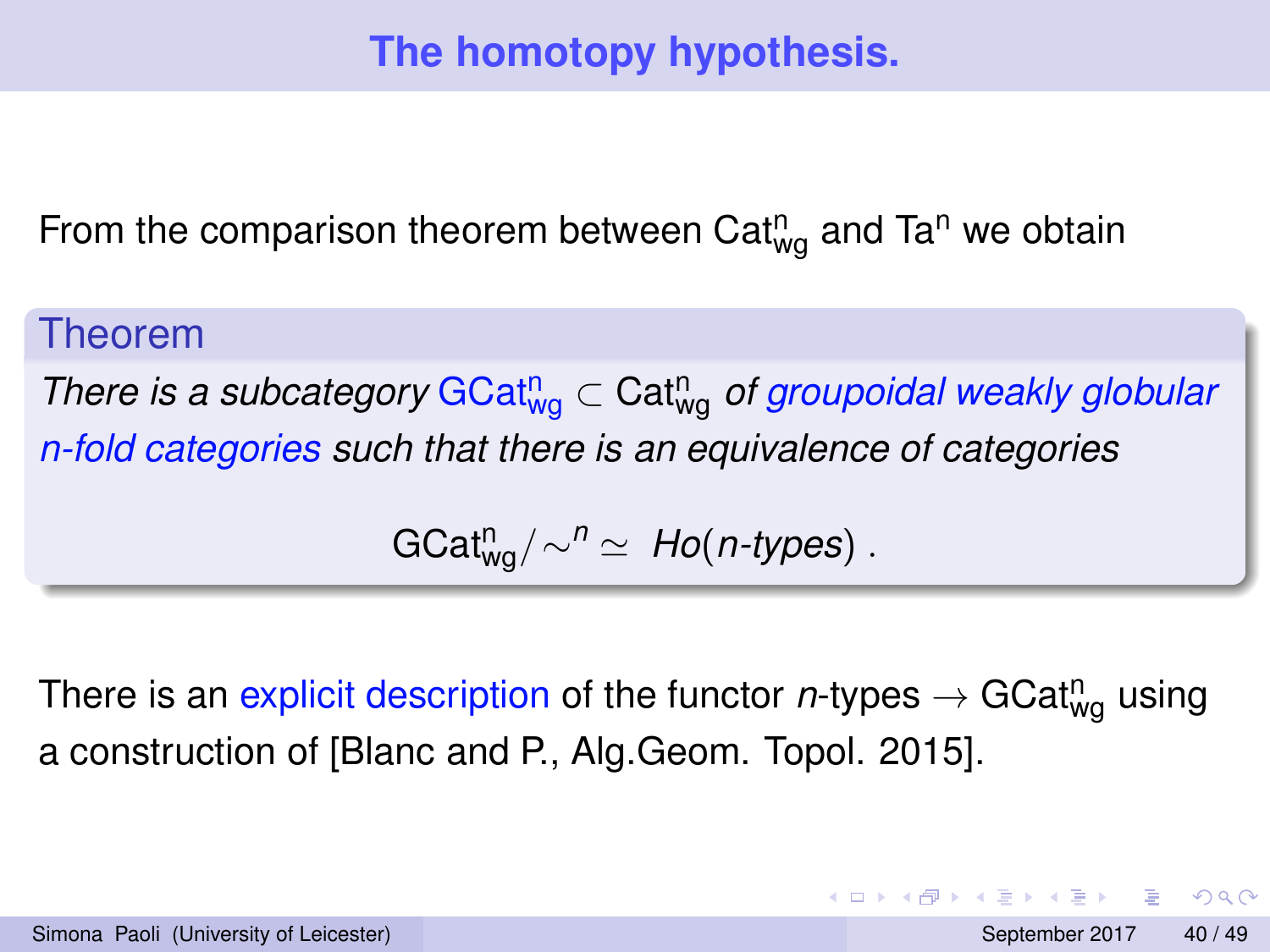• Recall the category  $\text{Ps}[\mathcal{C}, \text{Cat}]$  of pseudo-functors and pseudonatural transformations.

Theorem (Power; Lack...) *There is a strictification functor*

*St*  $:$  Ps[C, Cat]  $\rightarrow$  [C, Cat]

*left adjoint to the inclusion and such that the components of the unit are equivalences in* Ps[C, Cat]*.*

 $\Omega$ 

不重 的不重

4 ロ ト ィ *同* ト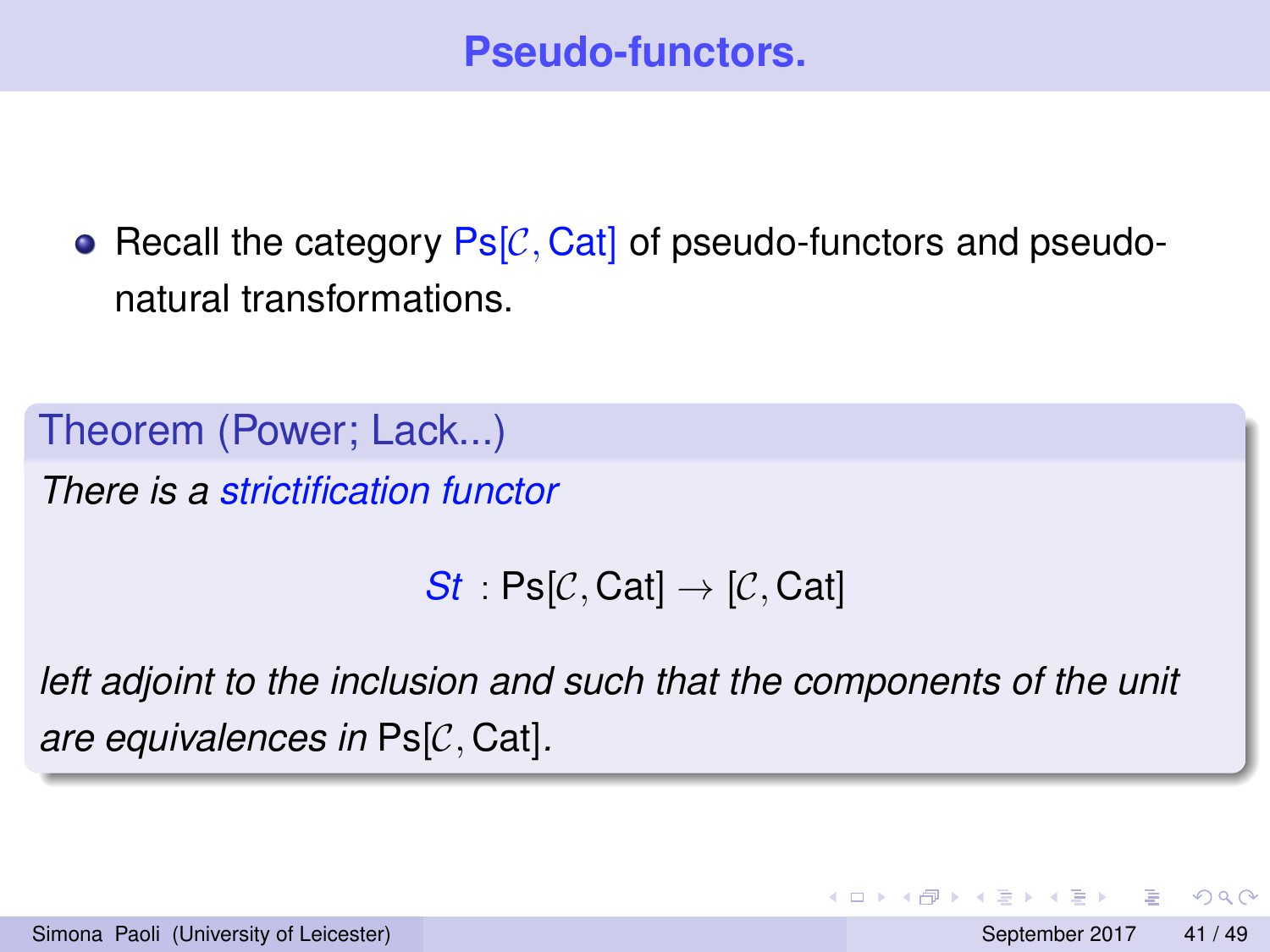# Using pseudo-functors to rigidify Ta $_{\text{wg}}^{\text{n}}$ .

We identify a subcategory

$$
\text{SegPs}[\Delta^{n-1^{op}}, \text{Cat}] \subset \text{Ps}[\Delta^{n-1^{op}}, \text{Cat}]
$$

of Segalic pseudo-functors such that *St* restricts to

$$
\mathsf{SegPs}[\Delta^{n-1^{op}},\mathsf{Cat}] \xrightarrow{St} \mathsf{Cat}_{\mathsf{wg}}^n \subset [\Delta^{n-1^{op}},\mathsf{Cat}].
$$

The rigidification functor factors as

$$
Q_n: \textnormal{Ta}^n_{\textnormal{wg}} \rightarrow \textnormal{SegPs}[\Delta^{n-1^{op}},\textnormal{Cat}] \overset{\textnormal{St}}{\longrightarrow} \textnormal{Cat}^n_{\textnormal{wg}}.
$$

 $\Omega$ 

4 17 18

 $\overline{a}$   $\overline{a}$   $\overline{b}$ 

 $\leftarrow$   $\equiv$   $\rightarrow$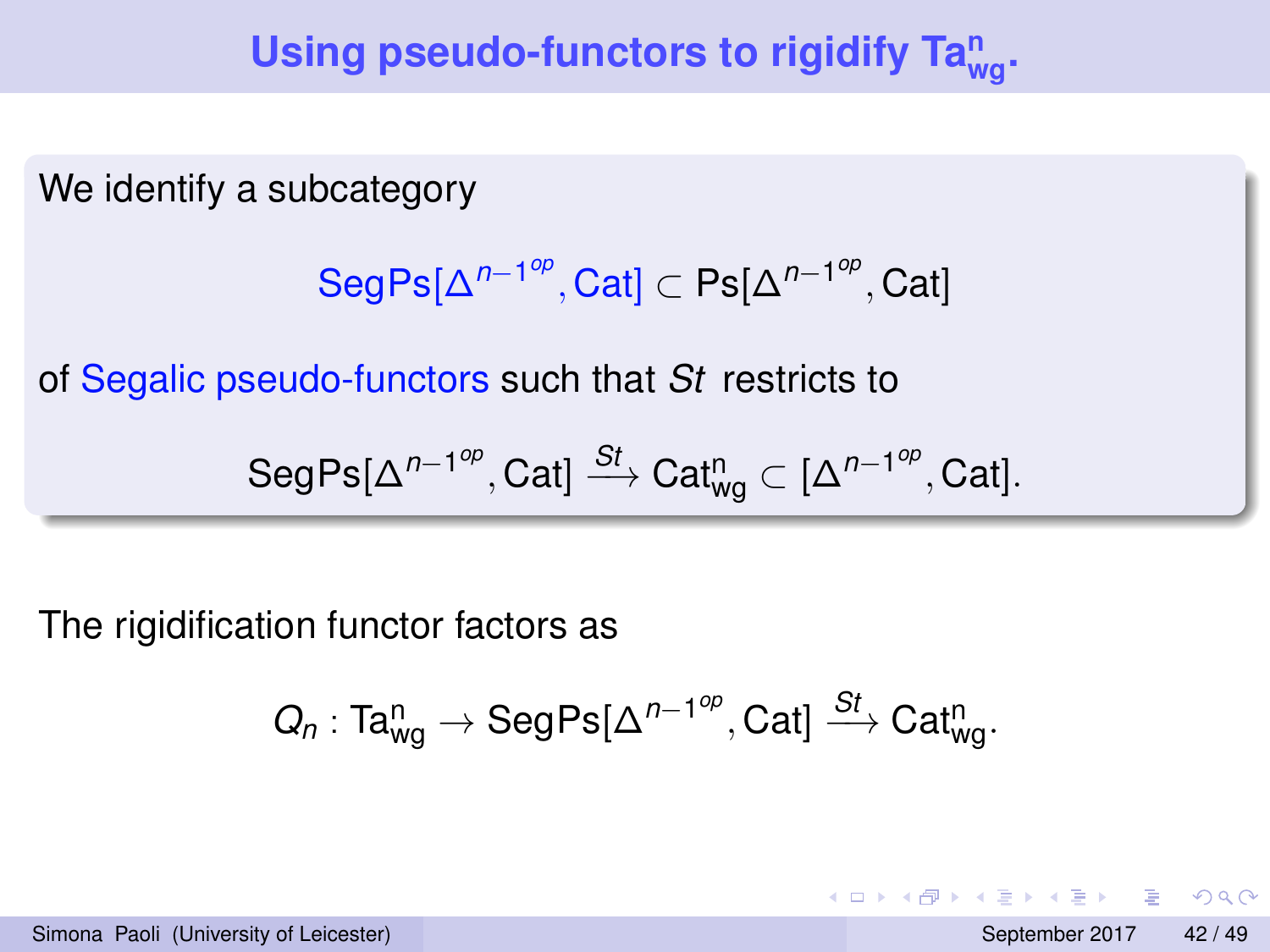# **From Ta<sup>2</sup> wg to pseudo-functors.**

Recall  $X \in \text{Ta}_{\text{wg}}^2$  if  $X \in [\Delta^\infty, \text{Cat}]$  is such that

$$
X_0\in \text{Cat}_{\text{hd}},\qquad X_k\simeq X_1\times_{X_0^d}\stackrel{k}{\cdots}\times_{X_0^d}X_1\quad k\geq 2.
$$

Let

$$
(Tr_2X)_k = \begin{cases} X_0^d, & k = 0\\ X_1, & k = 1\\ X_1 \times_{X_0^d} X_1, & k > 1 \end{cases}
$$

Then  $X_k \simeq (Tr_2 X)_k$  for all *k*.

By transport of structure  $Tr_2X \in [ob(\Delta^{\infty}),$  Cat] lifts to a pseudo-functor  $Tr_2X \in \text{Ps}[\Delta^{\text{op}}, \text{Cat}]$ , which is Segalic.

Simona Paoli (University of Leicester) September 2017 43 / 49

в

 $\Omega$ 

4 0 8 4 4 9 8 4 9 8 4 9 8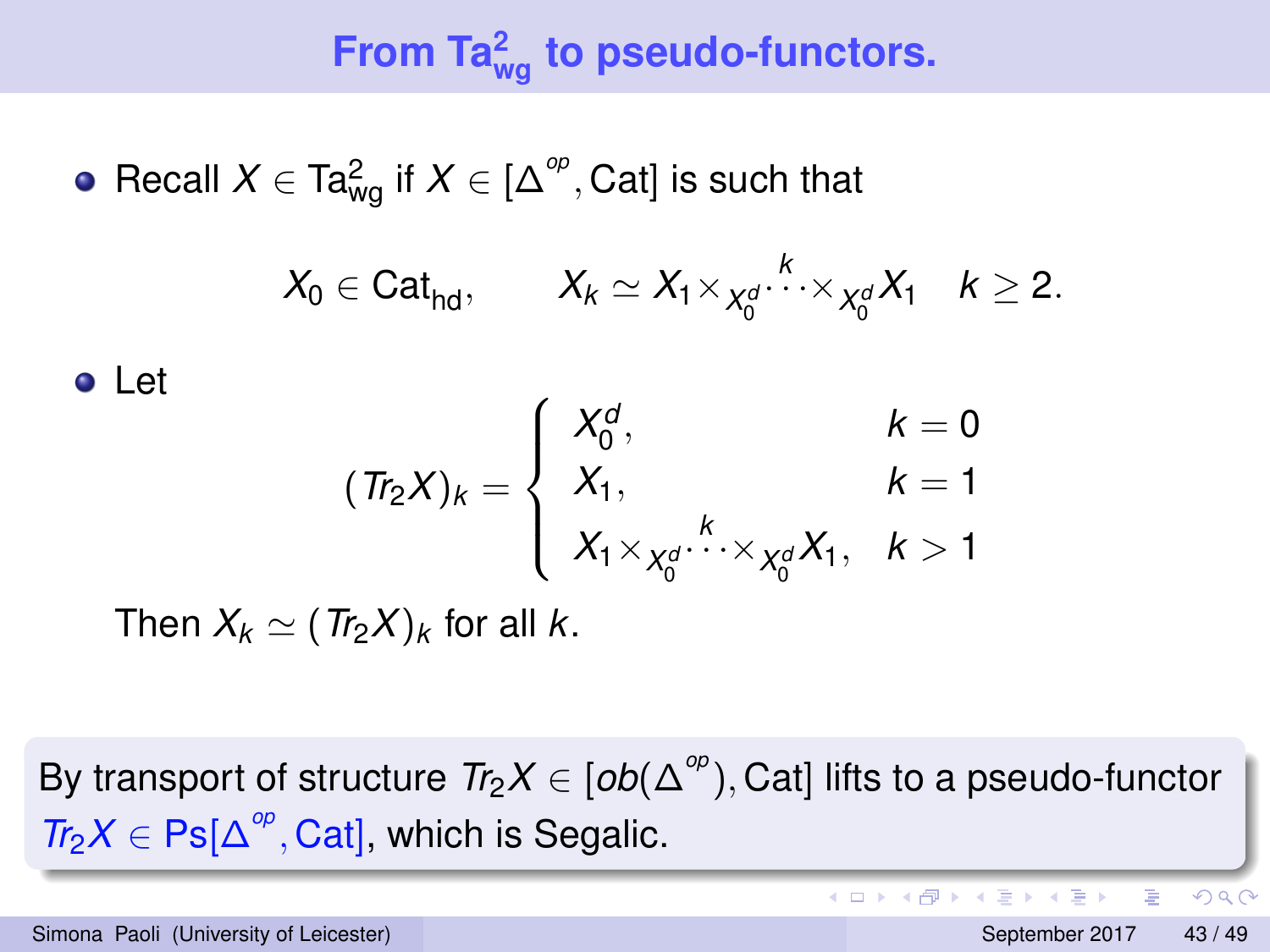#### **Definition**

#### Let  $Q_2$  be the composite

$$
Q_2: \textnormal{Ta}^2_{wg} \xrightarrow{\textnormal{Tr}_2} \textnormal{SegPs}[\Delta^\textnormal{op},\textnormal{Cat}] \xrightarrow{\textnormal{St}} \textnormal{Cat}^2_{wg}
$$

重

 $QQ$ 

 $(0,1)$   $(0,1)$   $(0,1)$   $(1,1)$   $(1,1)$   $(1,1)$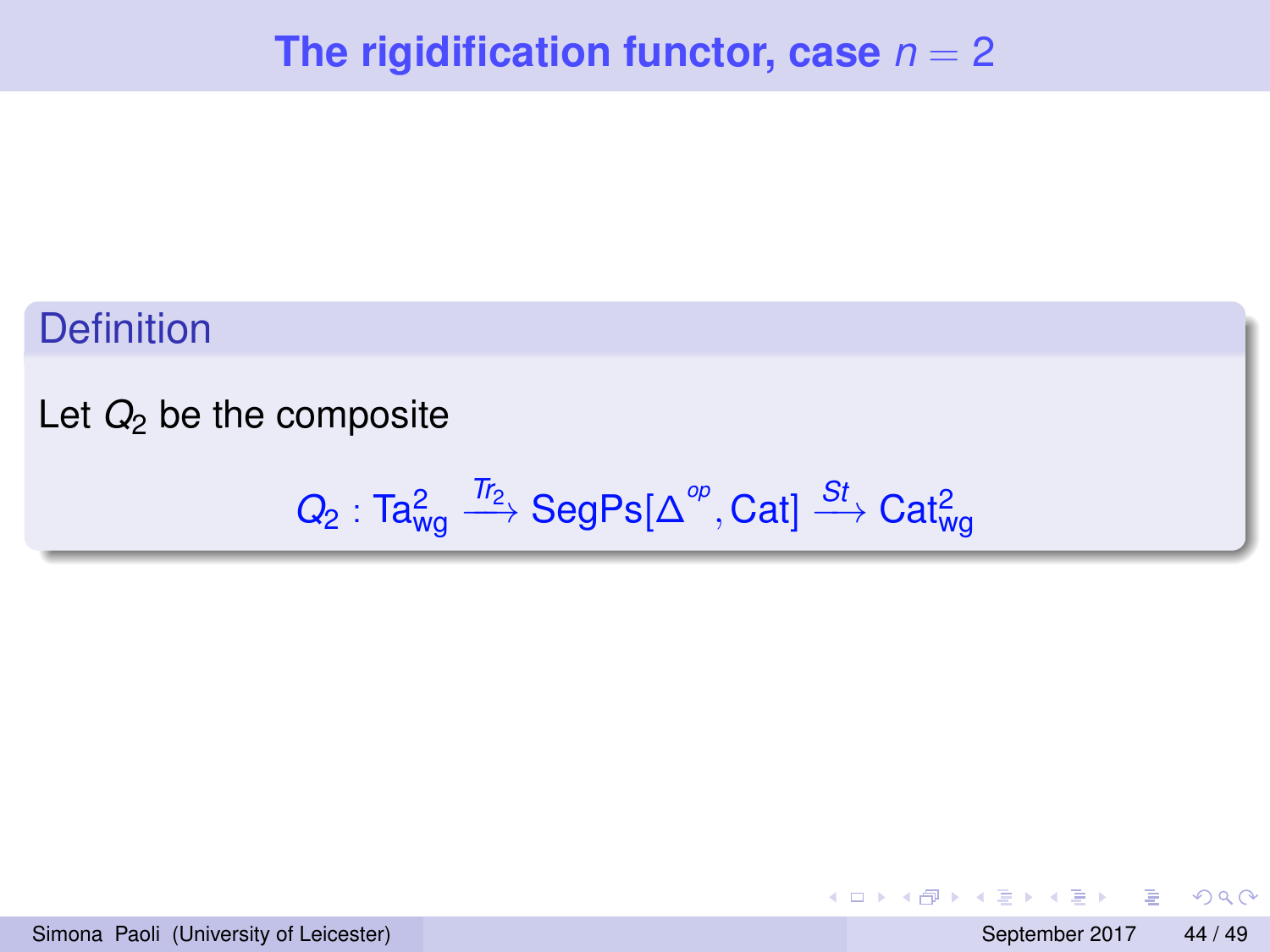• The case  $n > 2$  is more complex, since the induced Segal maps of  $X \in \textsf{Ta}^{\textsf{n}}_{\mathsf{wg}}$  are  $(n-1)$ -equivalences but not, in general, levelwise equivalences of categories.

We identify a subcategory LTa $^{\mathsf{n}}_{\mathsf{wg}}$  and functors

$$
\textnormal{Ta}_{\textnormal{wg}}^n \xrightarrow{P_n} \textnormal{LTa}_{\textnormal{wg}}^n \xrightarrow{T_{T_n}} \textnormal{SegPs}[\Delta^{n-1^{op}}, \textnormal{Cat}]\ .
$$

 $\Omega$ 

不重 的不重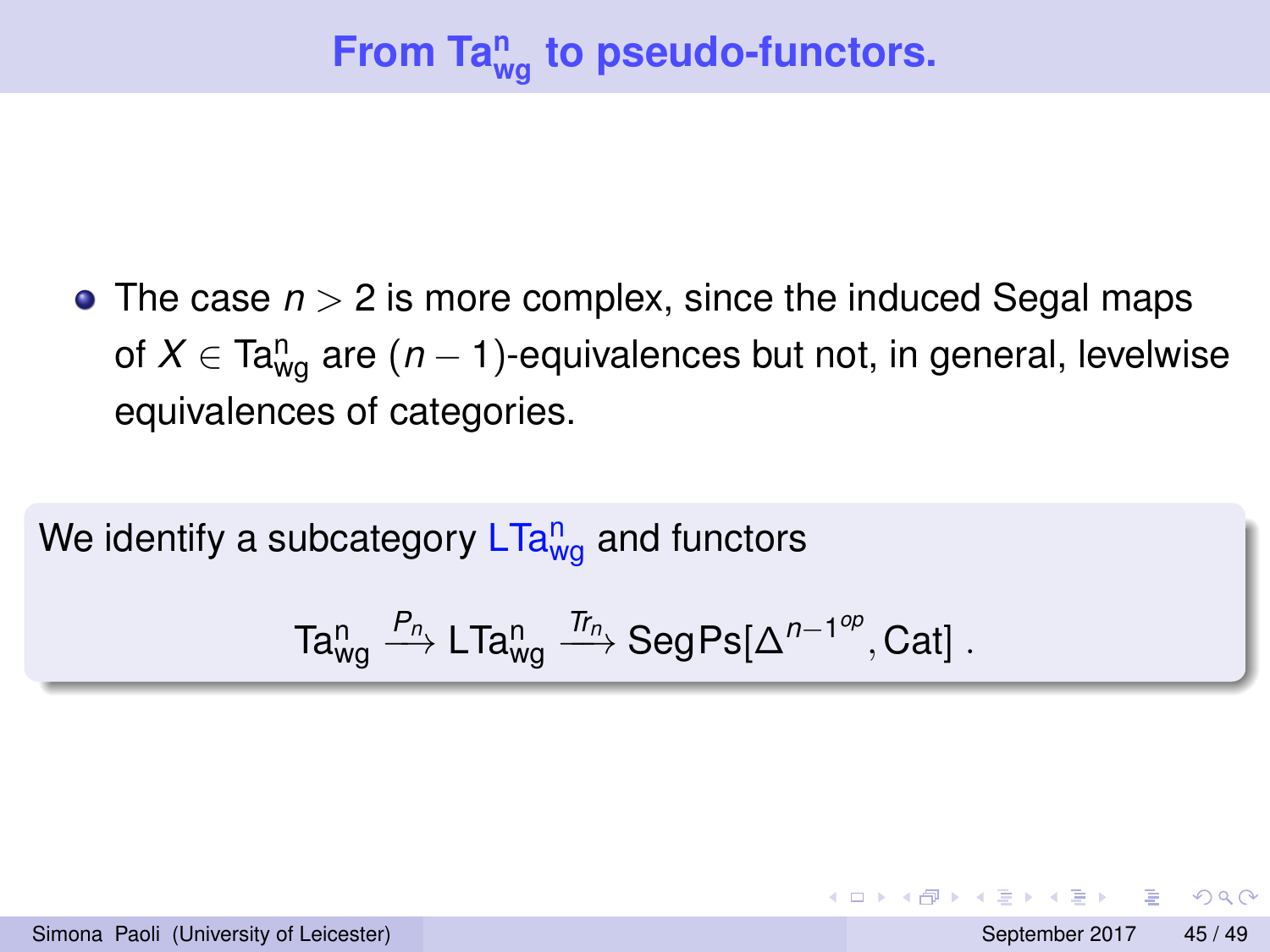#### **Definition**

Define  $Q_n$  for  $n > 2$  to be the composite

$$
Q_n: \textnormal{Ta}^n_{wg} \xrightarrow{P_n} \textnormal{LTa}^n_{wg} \xrightarrow{\textnormal{Tr}_n} \textnormal{SegPs}[\Delta^{n-1^{op}},\textnormal{Cat}] \xrightarrow{\textnormal{St}} \textnormal{Cat}^n_{wg}.
$$

в

 $QQ$ 

 $(0,1)$   $(0,1)$   $(0,1)$   $(1,1)$   $(1,1)$   $(1,1)$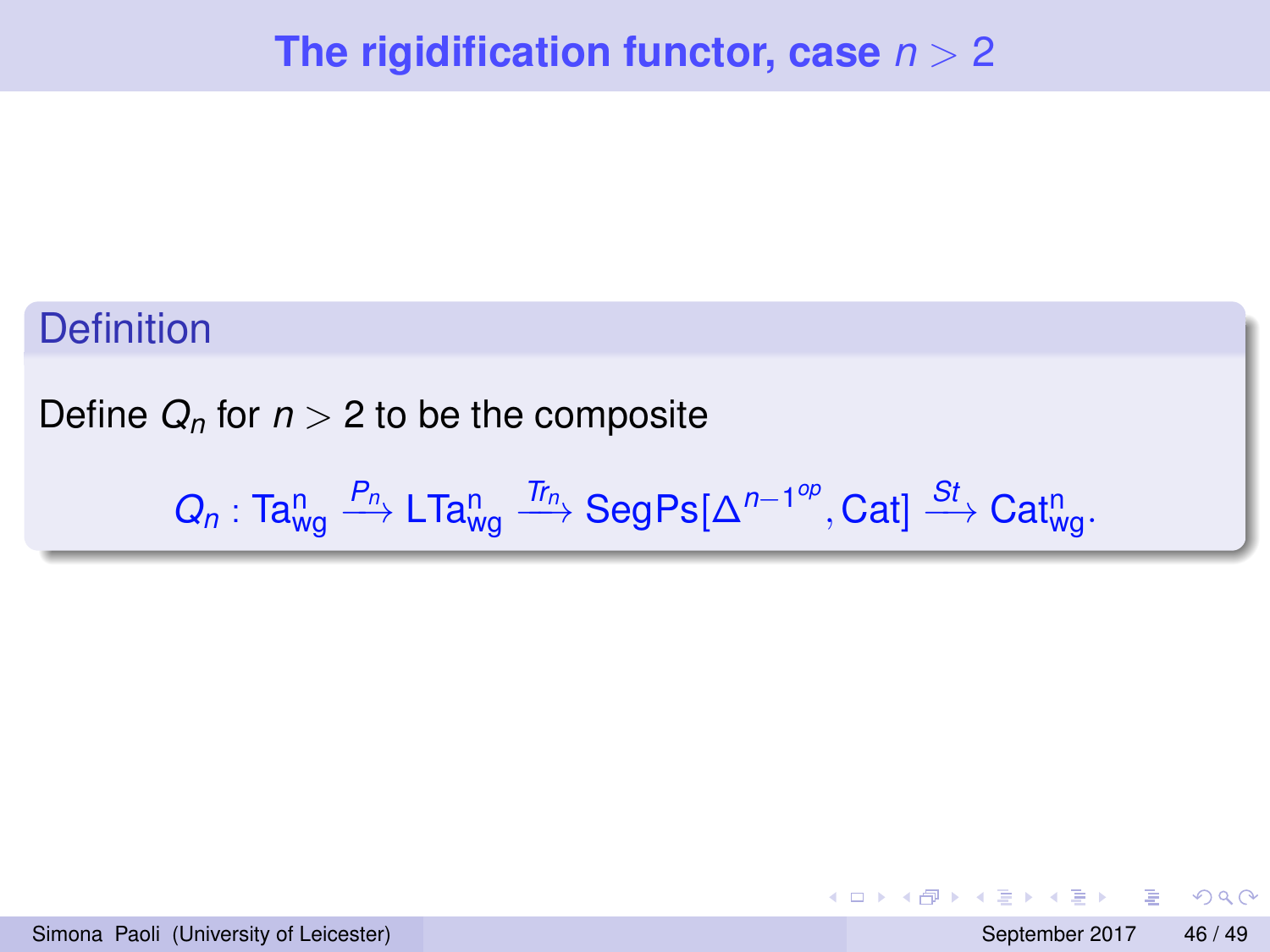• We want a functor

```
\mathsf{Disc}_n : \mathsf{Cat}^n_{\mathsf{wg}} \to \mathsf{Ta}^n
```
which produces an equivalent object in Ta $_{\mathsf{wg}}^{\mathsf{n}}.$ 

- The idea of *Disc<sup>n</sup>* is to replace the homotopically discrete sub-structures in Cat $_{\text{wg}}^{\text{n}}$  by their discretizations.
- This recovers the globularity condition, but at the expenses of the Segal maps, which from being isomorphisms become (*n* − 1)-equivalences.

 $\Omega$ 

 $4.39 \times 4.39$ 

**4 ロト 4 何 ト**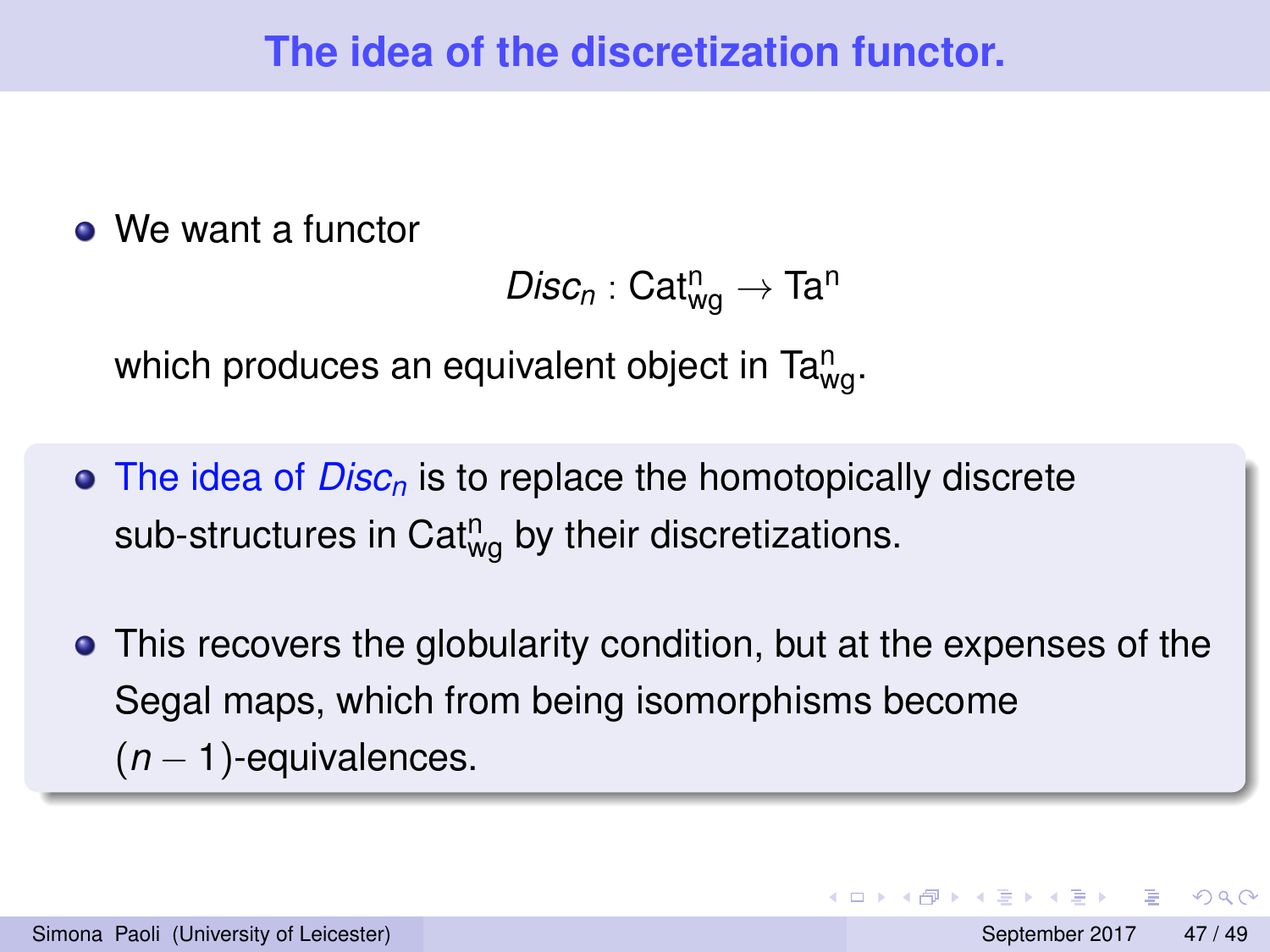# **Summary**

- Different types of higher structures.
- Multi-simplicial objects are a good environment for building models of higher categories.
- Three Segal-type models of weak *n*-categories. New model Cat<sub>wg</sub> based on *n*-fold structures and on the notion of weak globularity.
- **•** Functors

$$
Q_n: \text{Ta}^n \rightleftarrows \text{Cat}^n_{wg} \cdot \text{Disc}_n
$$

inducing an equivalence of categories after localization.

 $\Omega$